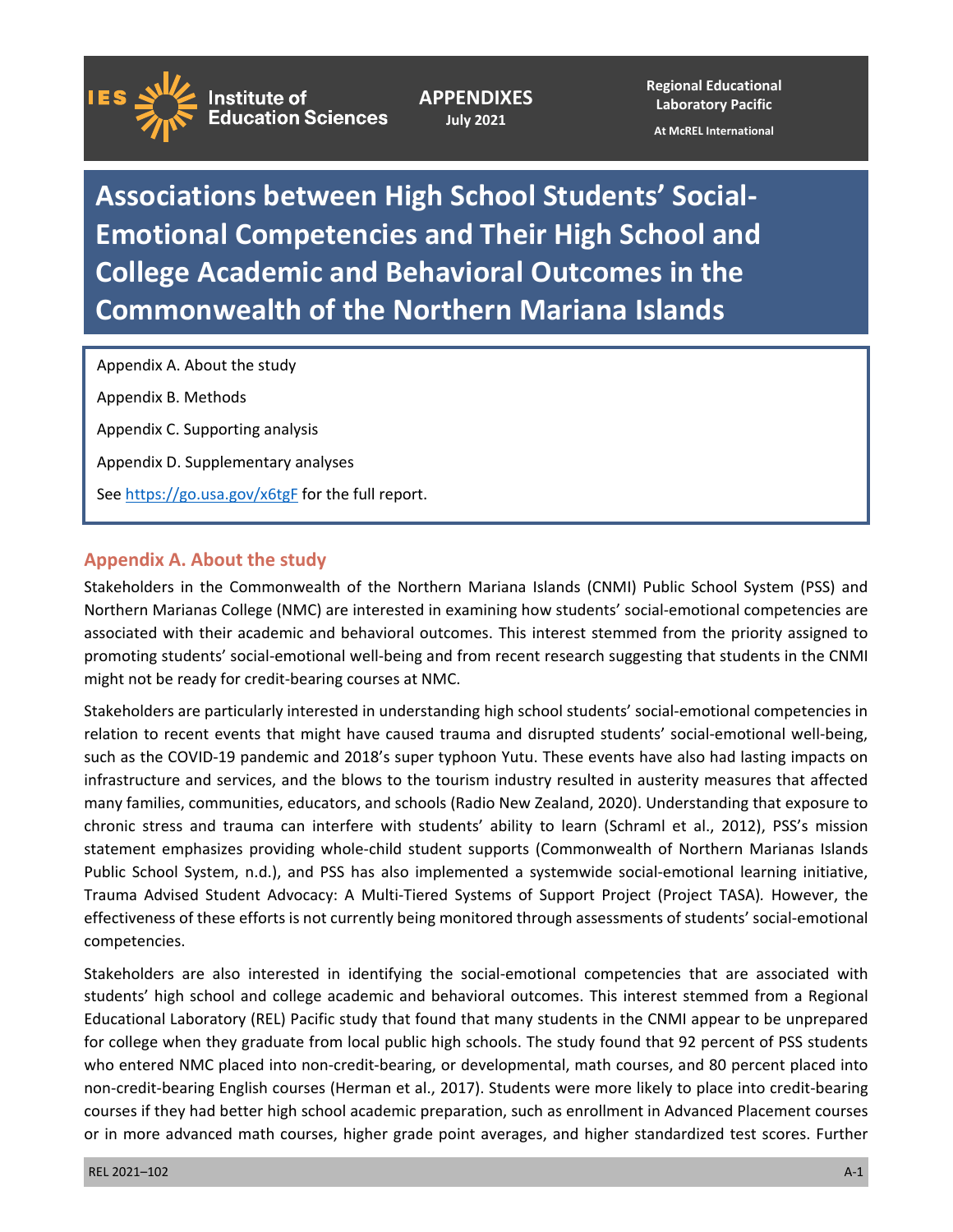motivated by research indicating that promoting students' social-emotional competencies supports student learning and, ultimately, their academic and behavioral outcomes (Carneiro et al., 2007; Durlak et al., 2011; West et al., 2018), stakeholders in the CNMI expressed interest in examining the associations between students' socialemotional competencies and high school and college academic and behavioral outcomes to inform measures to better prepare students for credit-bearing courses at NMC.

 self-management, growth mindset, self-efficacy, sense of belonging, and social awareness. Aggregated domain The goal of this study was to deepen CNMI stakeholders' understanding of students' social-emotional competencies by examining student responses to a social-emotional competencies survey that PSS administered to students in grades 11 and 12 and any associations between survey scores and student outcomes. The survey assessed students' social-emotional competencies on the basis of their aggregated scores on each of five domains: scores were examined because this approach could guide educators in monitoring students' social-emotional competencies and inform practices that promote the competencies being assessed (Taylor et al., 2018). For instance, understanding that students in a class or school report lower scores in one social-emotional competency domain can cue educators to investigate strategies that support their students in that area. Investigating the associations between students' social-emotional competencies and their high school and college academic and behavioral outcomes can further support educators in understanding where to focus resources (West et al., 2018).

### *Social-emotional competencies*

 emotional competencies at age 11 and an increased likelihood of graduating high school, graduating college, and Social-emotional competencies refer to the knowledge, attitudes, and behaviors that enable students to be aware of their emotions, strengths, and weaknesses; manage their emotions and behaviors; build and maintain positive relationships; and make responsible decisions (Weissberg et al., 2015). Decades of research have shown that students' social-emotional competencies play a role in promoting students' academic performance, chances of graduation, and later life success (Carneiro et al., 2007; Weissberg et al., 2015). When students have the socialemotional competencies that enable them to manage personal challenges (such as stress) and academic challenges (such as studying for exams), they are better able to engage in learning (Weissberg et al., 2015). These patterns extend beyond the K–12 context. Research has revealed an association between students' strong socialhaving stable employment (Carneiro et al., 2007). A cost-benefit analysis of programs that promote students' social-emotional competencies showed that, on average across programs, every \$1 spent yields an \$11 return (Belfield et al., 2015).

# *Connection between social-emotional compentencies and students' high school and college outcomes*

 outcomes (Crowder et al., 2020). One report hypothesized that social-emotional competencies that relate to Research has shown that practices, curricula, and programs designed to support students' social-emotional competencies can promote students' positive K–12 academic and behavioral outcomes and their chances for success in college and careers (Carneiro et al., 2007; Weissberg et al., 2015). Academic outcomes include grade point average and standardized test scores. Behavioral outcomes include conduct and attendance. Although research suggests that practices designed to promote students' social-emotional competencies also promote students' positive academic and behavioral outcomes, less research has examined the extent to which specific social-emotional competencies are more (or less) strongly associated with students' academic and behavioral student behaviors, such as self-management, would be more strongly associated with these outcomes than socialemotional competencies that relate to knowledge and attitudes, such as social awareness (Farrington et al., 2012). This is because behaviors are observable and demonstrate the extent to which students are engaged in their schoolwork. For instance, students who turn in their work on time are more likely to have better outcomes than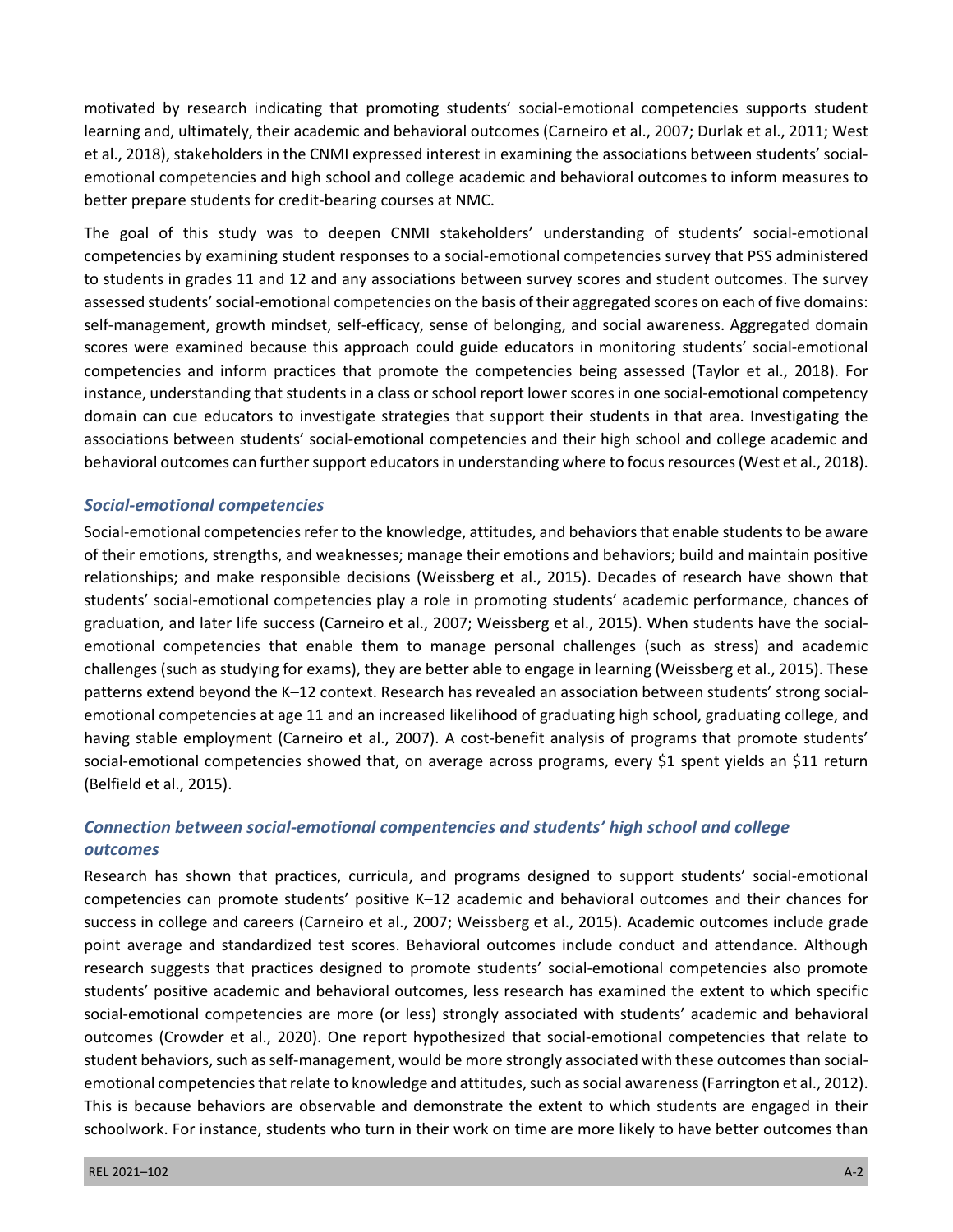the authors hypothesized that their association with student outcomes occurs by promoting positive behaviors. students who do not. Although social-emotional competencies that relate to knowledge and attitudes play a role, These hypotheses were supported by a study using data from the California Office to Reform Education (CORE) District survey, which showed that self-management and self-efficacy were more strongly correlated with high school students' grade point average than were growth mindset and social awareness (West et al., 2018). Selfmanagement and growth mindset were most strongly associated with high school students' math and English language arts test scores.

It is important to note, however, that most of these findings reflect student populations within the continental United States. There has been limited research on whether the same patterns of associations hold in different cultural contexts.

## *Social-emotional competencies in the Commonwealth of the Northern Mariana Islands*

To support efforts to more deeply understand high school students' social-emotional competencies and how they relate to students' high school and college academic and behavioral outcomes, the CNMI PSS administered a social-emotional competency survey to grade 11 and 12 students that assessed five social-emotional competency domains during the 2018/19 academic year.

Scales for four competency domains (growth mindset, self-management, self-efficacy, and social awareness) were obtained from the CORE Districts Social and Emotional Learning Survey (Transforming Education, 2016).<sup>1</sup> Growth mindset refers to a belief in one's ability to learn. Self-management refers to the ability to regulate one's emotions, thoughts, and behaviors. Self-efficacy refers to a belief in one's ability to reach their academic goals. Social awareness refers to the ability to take another person's perspective and to understand social norms for behavior. A study examining the reliability and predictive validity of these four scales, using a sample of 378,465 students across five school districts, found that all four scales had adequate internal reliability (with Cronbach's alphas above .70) and that elementary, middle, and high school students' scores for all four scales were positively correlated with grade point average, math standardized test scores, and English language arts standardized test scores (West et al., 2018). Further, another study examining the construct validity of the four scales using exploratory factor analyses verified the expected four-dimensional structure (Meyer et al., 2018).

In addition to these four scales, the PSS survey included the Simple School Belonging Scale, which assessed the extent to which students believed that others in their school community cared about and accepted them (Whiting et al., 2017). Whiting et al. (2017) provided evidence for construct validity, as the questions within the scale supported a unidimensional structure (they measured one construct) as well as internal reliability (Cronbach's alpha of .91).

## *References*

- Belfield, C., Bowden, B., Klapp, A., Levin, H., Shand, R., & Zander, S. (2015). *The economic value of social and emotional learning.* Center for Benefit-Cost Studies in Education, Teachers College, Columbia University. [https://www.](https://www.casel.org/wp-content/uploads/2016/09/SEL-Revised.pdf)  [casel.org/wp-content/uploads/2016/09/SEL-Revised.pdf.](https://www.casel.org/wp-content/uploads/2016/09/SEL-Revised.pdf)
- Carneiro, P., Crawford, C., & Goodman, A. (2007). *The impact of early cognitive and non-cognitive skills on later outcomes.*  Centre for the Economics of Education. [https://eric.ed.gov/?id=ED530081.](https://eric.ed.gov/?id=ED530081)

<sup>&</sup>lt;sup>1</sup> The CORE Districts survey was one of the first surveys developed and validated to measure students' social-emotional competencies. The California CORE Districts are a collaboration of districts that work together to innovate, implement, and scale new strategies and tools to help students succeed.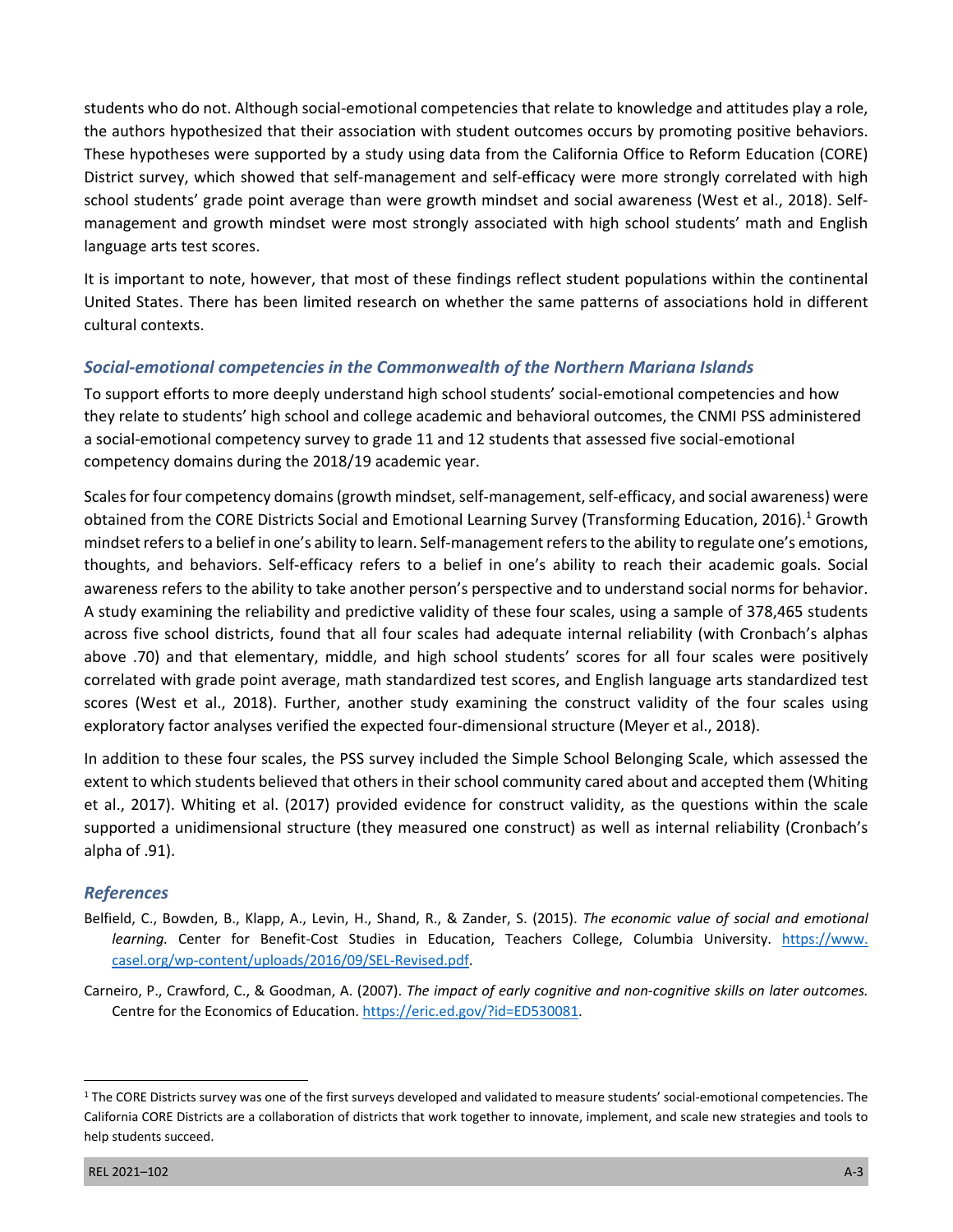- Commonwealth of Northern Marianas Islands Public School System. (n.d.). *CNMI PSS vision & mission.* Retrieved August 23, 2020, from [https://www.cnmipssoare.org/district/commissioner-education/cnmi-pss-vision-mission.](https://www.cnmipssoare.org/district/commissioner-education/cnmi-pss-vision-mission)
- Crowder, M. K., Gordon, R. A., Aloe, A. M., Davidson, L. A., & Domitrovich, C. E. (2020). *Assessing student social-emotional competencies district-wide: Main effects and subgroup variation in the dimensional structure and outcome associations of the WCSD-SECA* (Manuscript submitted for publication). University of Nevada, Reno, University of Illinois at Chicago, and the Washoe County School District.
- Durlak, J. A., Weissberg, R. P., Dymnicki, A. B., Taylor, R. D., & Schellinger, K. B. (2011). The impact of enhancing students' social and emotional learning: A meta-analysis of school-based universal interventions. *Child Development, 82*(1), 405– 432. [https://doi.org/10.1111/j.1467-8624.2010.01564.x.](https://doi.org/10.1111/j.1467-8624.2010.01564.x)
- Farrington, C. A., Roderick, M., Allensworth, E., Nagaoka, J., Keyes, T. S., Johnson, D. W., & Beechum, N. O. (2012). *Teaching adolescents to become learners. The role of noncognitive factors in shaping school performance: A critical literature review.* University of Chicago Consortium on Chicago School Research. [https://consortium.uchicago.edu/sites/default/files/](https://consortium.uchicago.edu/sites/default/files/2018-10/Noncognitive%20Report_0.pdf)  [2018-10/Noncognitive%20Report\\_0.pdf.](https://consortium.uchicago.edu/sites/default/files/2018-10/Noncognitive%20Report_0.pdf)
- Herman, P., Carreon, D., Scanlan, S., & Dandapani, N. (2017). *Using high school data to understand college readiness in the Northern Mariana Islands* (REL 2017–268). U.S. Department of Education, Institute of Education Sciences, National Center for Education Evaluation and Regional Assistance, Regional Educational Laboratory Pacific. [https://eric.ed.](https://eric.ed.gov/?id=ED573812)  [gov/?id=ED573812](https://eric.ed.gov/?id=ED573812).
- Meyer, R. H., Wang, C., & Rice, A. B. (2018). *Measuring students' social-emotional learning among California's CORE districts: An IRT modeling approach* (Working Paper version May 2018). Retrieved July 16, 2018 from [http://www.](http://www.edpolicyinca.org/publications/sel-measurement)  [edpolicyinca.org/publications/sel-measurement](http://www.edpolicyinca.org/publications/sel-measurement).
- Radio New Zealand. (2020). *CNMI economy slid dramatically in 2018*. [https://www.rnz.co.nz/international/pacific](https://www.rnz.co.nz/international/pacific-news/409765/cnmi-economy-slid-dramatically-in-2018-report)[news/409765/cnmi-economy-slid-dramatically-in-2018-report](https://www.rnz.co.nz/international/pacific-news/409765/cnmi-economy-slid-dramatically-in-2018-report).
- Schraml, K., Perski, A., Grossi, G., & Makower, I. (2012). Chronic stress and its consequences on subsequent academic achievement among adolescents. *Journal of Educational and Developmental Psychology, 2*(1), 69–79. [https://doi.org/](https://doi.org/10.5539/jedp.v2n1p69)  [10.5539/jedp.v2n1p69](https://doi.org/10.5539/jedp.v2n1p69).
- Taylor, J. J., Buckley, K., Hamilton, L. S., Stecher, B. M., Read, L., & Schweig, J. (2018). *Choosing and using SEL competency assessments: What schools and districts need to know.* RAND Corporation. [https://measuringsel.casel.org/pdf/](https://measuringsel.casel.org/pdf/practitioner-guidance.pdf)  [practitioner-guidance.pdf.](https://measuringsel.casel.org/pdf/practitioner-guidance.pdf)
- Transforming Education. (2016). *Measuring MESH: Student and teacher surveys curated for the CORE districts.*  [https://eric.ed.gov/?id=ED605395.](https://eric.ed.gov/?id=ED605395)
- Weissberg, R. P., Durlak, J. A., Domitrovich, C. E., & Gullotta, T. P. (2015). Social and emotional learning: Past, present, and future. In J. A. Durlak, C. E. Domitrovich, R. P. Weissberg, & T. P. Gullotta (Eds.), *Handbook of social and emotional learning: Research and practice* (pp. 3–19). The Guilford Press.
- West, M. R., Buckley, K., Krachman, S. B., & Bookman, N. (2018). Development and implementation of student socialemotional surveys in the CORE districts. *Journal of Applied Developmental Psychology, 55*(1), 119–129. [https://doi.org/10.1016/j.appdev.2017.06.001.](https://doi.org/10.1016/j.appdev.2017.06.001)
- Whiting, E. F., Everson, K., & Feinauer, E. (2017). The Simple School Belonging Scale: Working towards a unidimensional measure of student belonging. *Measurement and Evaluation in Counseling and Development, 51*(3), 163–178. <https://doi.org/10.1080/07481756.2017.1358057>.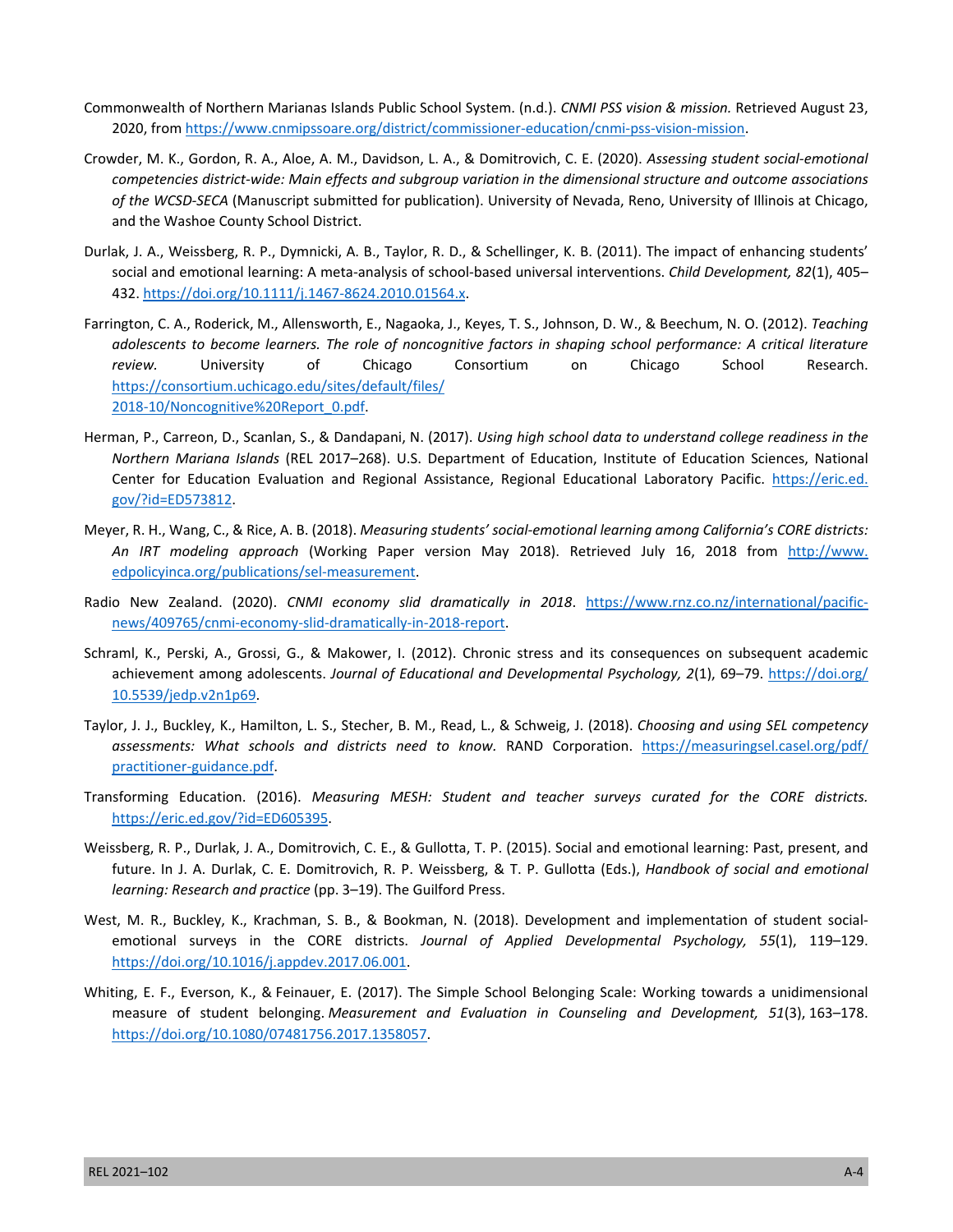### **Appendix B. Methods**

This appendix provides further details on the study's data sources, samples, missing data, measures, variables, and analytical approach.

#### *Data sources*

The study examined two types of data: survey data from the Commonwealth of the Northern Mariana Islands (CNMI) Public School System (PSS) and administrative data from PSS and Northern Marianas College (NMC).

*Survey data.* In May 2019 students in grades 11 and 12 who were enrolled in PSS high schools completed a brief survey about their self-management skills, growth mindset, sense of self-efficacy, sense of belonging, and social awareness. Students were informed that the survey was confidential and voluntary. Students received paper copies of the survey and were asked to write their student identification number at the top of their survey form. Scanned and printed copies of the completed surveys were provided to the Regional Educational Laboratory Pacific, whose staff entered the data into an electronic format.

*Administrative data.* The CNMI PSS provided student demographic data, such as gender, ethnicity, and grade level, as well as students' academic outcome data (grade point average and standardized test scores) and behavioral outcome data (attendance). NMC provided data on college course enrollment, number of credits attempted and earned, first semester grade point averages, and persistence into a second semester.

#### *Data processing and creation of analytic samples*

A total of 890 high school students (438 in grade 11, 276 in grade 12, and 164 in another grade or with no reported grade<sup>2</sup>) from four of the five PSS high schools and from one alternative high school completed the survey (figure B1).<sup>3</sup> Of these students, 553 (62 percent) provided their student identification number. PSS relies on three separate identification systems. The study team first linked the IDs given by the students to the "Admin Plus" identification number (APID) in the PSS dataset, because PSS reported that most students would use this number. Next, unmatched IDs were linked using a unique identification number assigned by PSS. In total, 439 students<sup>4</sup> (49 percent) were linked.5

After linking students' survey responses to their PSS administrative data, the study team relied on a similar procedure for identifying the students who were in grade 12 when they completed the survey (May 2019) and who enrolled in NMC in the fall 2019 semester. Because some student names were not identical across the two datasets (due to misspellings or slight name changes from year to year) and there was no shared ID between high school and NMC, inexact matches that met a threshold of similarity were matched using fuzzyjoin (Robinson, 2019), an R package (R Core Team, 2020), to create a list of matched students based on first and last name and

<sup>&</sup>lt;sup>2</sup> These 164 students were excluded from the analyses.

<sup>&</sup>lt;sup>3</sup> The four PSS high schools that participated in this study were Kagman High School, Marianas High School, Saipan Southern High School, and Tinian Jr./Sr. High School. The alternative high school that participated in this survey was Da'Ok Academy. The survey was not administered at Dr. Rita H. Inos High School on Rota.

<sup>&</sup>lt;sup>4</sup> Three students were removed from the analysis because the IDs given linked to different students at the same school depending on whether the Unique ID or APID was used and there was no other disambiguating information.

<sup>&</sup>lt;sup>5</sup> Based on conversations with stakeholders, the study team speculates that this might have been the first time that the PSS had administered a survey that was not anonymous. As such, it is likely that protocols and procedures for communicating about or administering a confidential survey were not already established. The low number of linkable surveys might have stemmed from confusion about the purpose of the study and the need to provide student identification numbers. Relatedly, stakeholders indicated that students might not have known their identification numbers; it would have been the schools' responsibility to provide the identification numbers to students, which may not have occurred.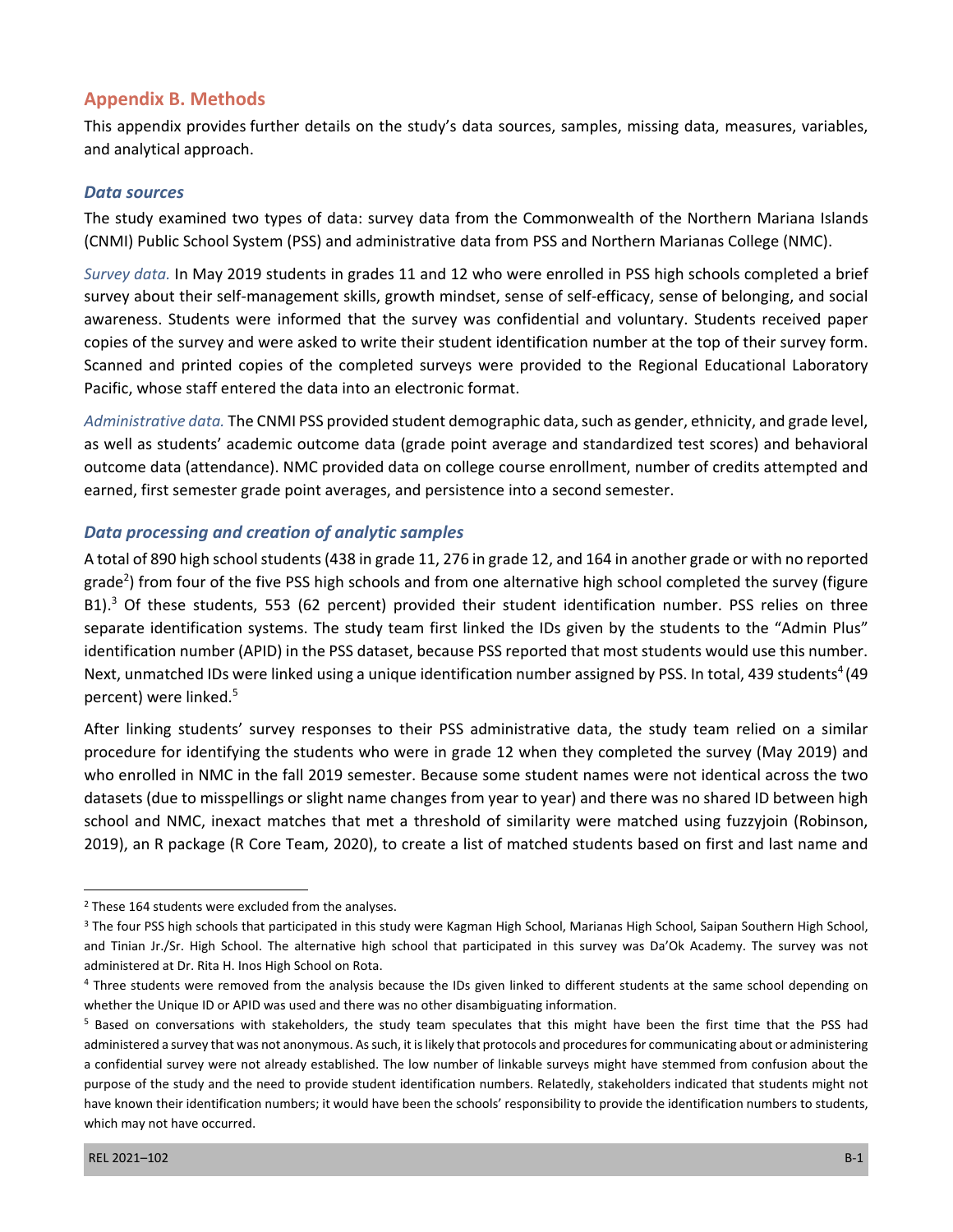date of birth, using a probability of likely matches. The study team examined this list and compared students' names, gender, and date of birth across the joined data sources to confirm that matches were correct. Incorrect matches were removed, and the original unmatched pair of students was again considered for matching with other records from the opposite database. This resulted in identifying 82 students who transitioned from PSS to NMC for the fall 2019 semester. The sample represents 35 percent of students from these CNMI public high schools who graduated in 2019 and who enrolled at NMC in fall 2019.





Note: The number of students who had data for each outcome varied. Students without data for an outcome in question were dropped from that analysis. For research question 4 two students had missing predictor values and were dropped from the regression models. Source: Authors' compilation based on linked May 2019 survey data and administrative data from the Commonwealth of the Northern Mariana Islands

Public School System and Northern Marianas College for students who were in one of the five participating high schools in 2018/19.

The study team created two analytic samples to answer the research questions. The first analytic sample included the 439 grade 11 and 12 students for whom both survey and PSS administrative data were available. This sample represented 32.0 percent (*n* = 1,371) of grade 11 and 12 students enrolled in all CNMI public high schools at the time the survey was administered and 33.8 percent (*n* = 1,299) of grade 11 and 12 students attending a school where the survey was administered at the time it was administered. This sample was used to answer research questions 1 and 2. The second analytic sample included the 82 students who completed both the social-emotional competencies survey and for whom linked PSS and NMC administrative data were available. This sample, which included only grade 12 students, was used to answer research questions 3 and 4.

# *Students' social-emotional competencies*

The survey of students' social-emotional competencies consisted of five scales. Four scales were derived from the California Office to Reform Education (CORE) Districts Social and Emotional Learning Survey: self-management,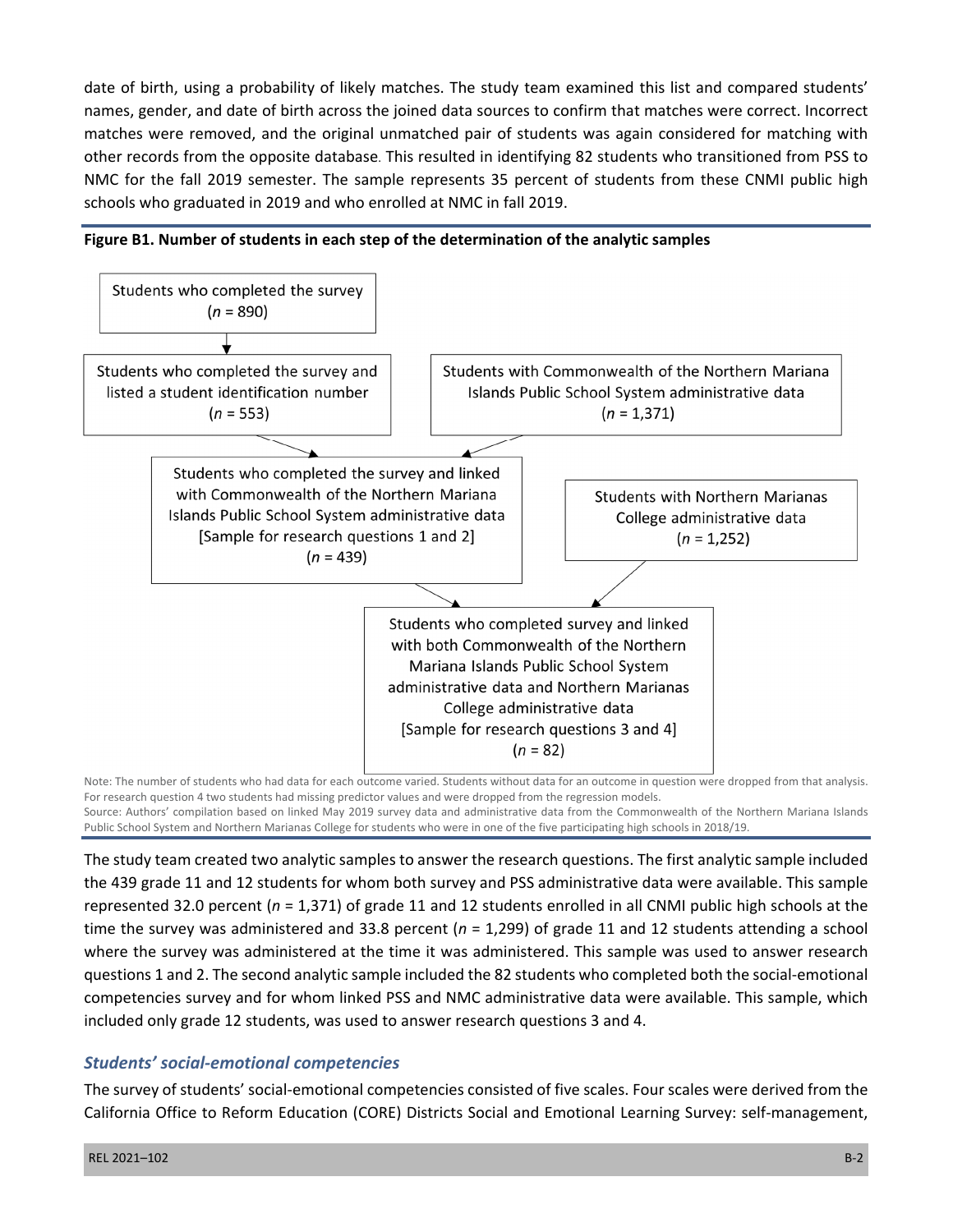growth mindset, self-efficacy, and social awareness (Transforming Education, 2016). The fifth scale, sense of belonging, was derived from the Simple School Belonging Scale and measured students' sense of belonging at school (Whiting, et al., 2017). Each of the five scales, or social-emotional competency domains (tables B1 and B2), is described here:

- Self-management. Consisted of nine items that asked students to answer how often they engaged in a series of behaviors during the past 30 days. Students used a Likert scale ranging from 1 (almost never) to 5 (almost all the time) for their responses. An example is "I got my work done right away instead of waiting until the last minute."
- is something that I can't change very much." Responses were reverse scored before they were aggregated so • *Growth mindset.* Consisted of four items that asked students to indicate how true each statement was for them using a Likert scale ranging from 1 (not at all true) to 5 (completely true). An example is "My intelligence that higher values represent greater growth mindset.
- *Self-efficacy.* Consisted of four items that asked students to indicate how confident they are in achieving positive outcomes in their classes. Students used a Likert scale ranging from a 1 (not at all confident) to 5 (completely confident) in their responses. An example is "I can earn an A in my classes."
- Sense of belonging. Consisted of 10 items that asked students to rate the extent to which they agreed or disagreed with statements such as "Students at my school are friendly to me." Due to a clerical error, the response bubbles signaling students to select a response option were omitted for one social awareness item, "Other students here like me the way I am." As a result, only 203 students responded to this question. To ensure that sense of belonging scores reflected the same construct for all students, this item was omitted when calculating students' average sense of belonging scores. The results using this scale were compared to one that included the omitted item, and there were no substantive differences.<sup>6</sup>
- Social awareness. Consisted of eight items that asked participants to indicate how often they engaged in a series of behaviors during the past 30 days. Response options varied depending on the item. For example, the question "How carefully did you listen to other people's points of view?" was anchored on a Likert scale ranging from 1 (not carefully at all) to 5 (extremely carefully).

Responses to the items within each of the five scales were averaged to create five separate scores (one for each social-emotional competency domain) for each student, with higher scores reflecting greater social-emotional competency. The possible values ranged from 1 to 5 for each of the scores (see tables C1 and C3 in appendix C for descriptive results of the social-emotional competency scores). All five scales demonstrated adequate internal reliability across both samples (table B1), with Cronbach's alpha values greater than .70, which, according to DeVellis (2003), indicate adequate internal reliability.

<sup>&</sup>lt;sup>6</sup> When item 5 is added to the sense of belonging scale, the Cronbach's alpha is 0.83 for the high school sample and 0.85 for the college sample. When the item is removed, it is 0.80 for the high school sample and 0.83 for the college sample.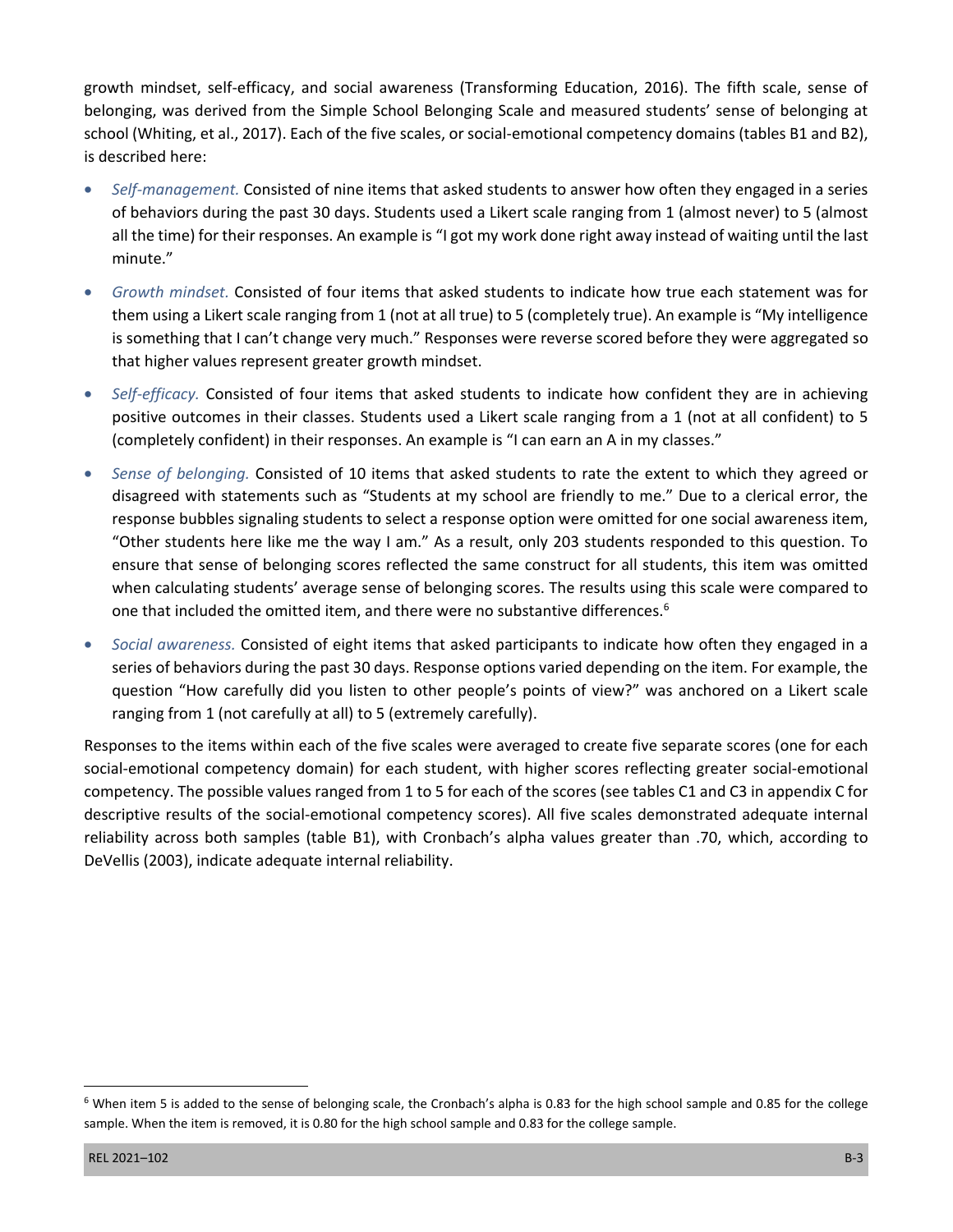**Table B1. Internal reliability estimates for students in the Commonwealth of the Northern Mariana Islands Public School System and Northern Marianas College, by social emotional competency domain, 2019 (Cronbach's alpha)** 

|                                 |                                            | Student sample                                 |  |  |  |
|---------------------------------|--------------------------------------------|------------------------------------------------|--|--|--|
| Social-emotional competency     | <b>Public School System</b><br>$(n = 439)$ | <b>Northern Marianas College</b><br>$(n = 82)$ |  |  |  |
| Self-management                 | .79                                        | .74                                            |  |  |  |
| Growth mindset                  | .74                                        | .76                                            |  |  |  |
| Self-efficacy                   | .89                                        | .90                                            |  |  |  |
| Sense of belonging <sup>a</sup> | .80                                        | .83                                            |  |  |  |
| Social awareness                | .80                                        | .78                                            |  |  |  |

Note: Sample includes grade 11 and 12 high school students in five participating high schools in spring 2019 and a subsample of those students who attended Northern Marianas College in fall 2019.

a. Excludes responses to one social awareness item ("Other students here like me the way I am") that, because of a clerical error, was missing its response bubbles.

Source: Authors' analysis of linked May 2019 survey data and administrative data from the Commonwealth of the Northern Mariana Islands Public School System and Northern Marianas College.

#### **Table B2. Alignment of self-report survey questions with social-emotional competency scales, May 2019**

Social-emotional competency and corresponding survey items

#### *Self-management*

1. I came to class prepared.

2. I remembered and followed directions.

3. I got my work done right away instead of waiting until the last minute.

4. I paid attention, even when there were distractions.

5. I worked independently with focus.

6. I stayed calm even when others bothered or criticized me.

7. I allowed others to speak without interruption.

8. I was polite to adults and peers.

9. I kept my temper in check.

*Growth mindset* 

10. My intelligence is something that I can't change very much.

11. Challenging myself won't make me any smarter.

12. There are some things I am not capable of learning.

13. If I am not naturally smart in a subject, I will never do well in it.

#### *Self-efficacy*

14. I can earn an A in my classes.

15. I can do well on all my tests, even when they're difficult.

16. I can master the hardest topics in my classes.

17. I can meet all the learning goals my teachers set.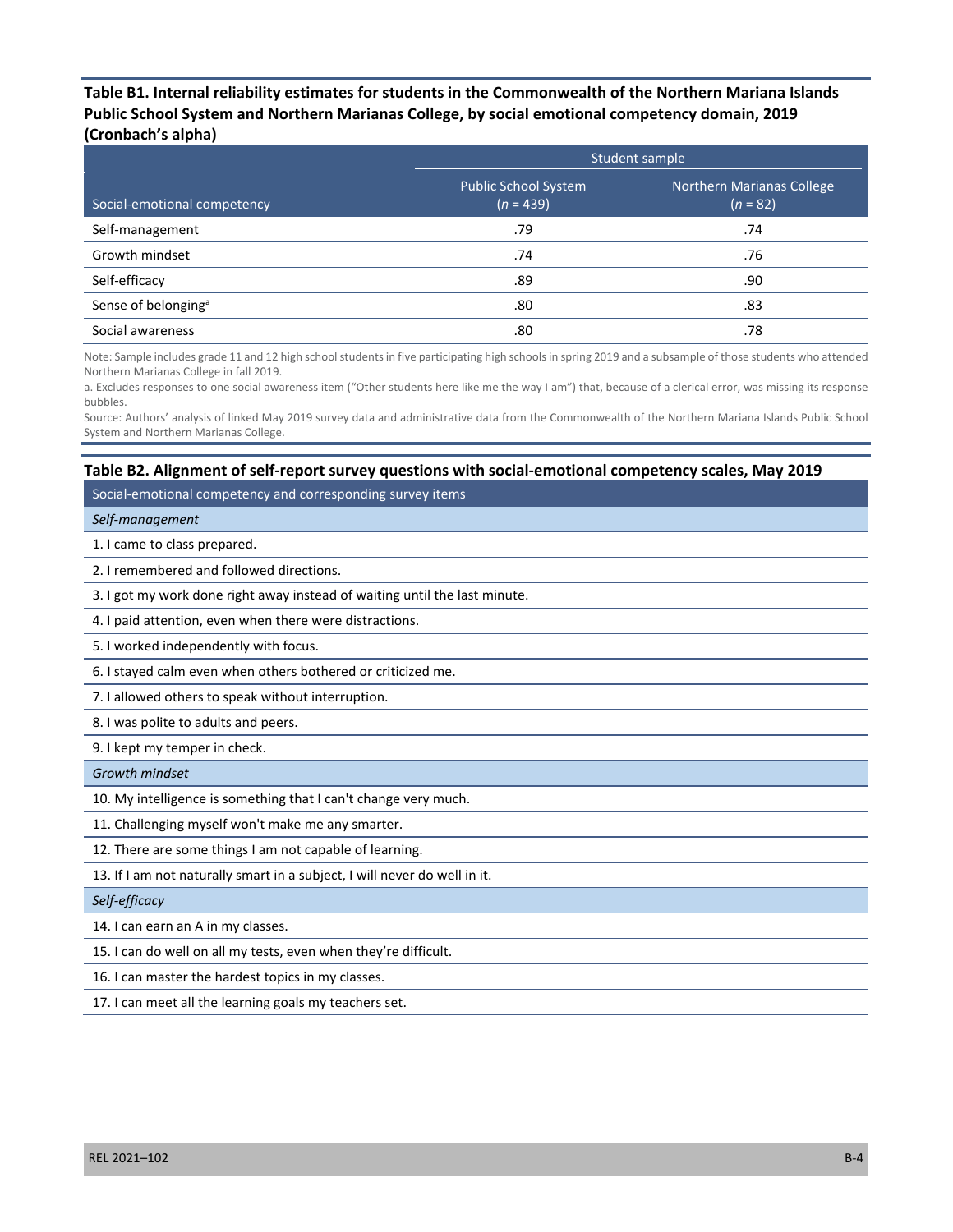| Sense of belonging                                                                                                                                     |
|--------------------------------------------------------------------------------------------------------------------------------------------------------|
| 18. Students at my school notice when I am good at something.                                                                                          |
| 19. Other students at my school take my opinions seriously.                                                                                            |
| 20. Students at my school are friendly to me.                                                                                                          |
| 21. I am included in lots of activities at my school.                                                                                                  |
| 22. Other students here like me the way I am.                                                                                                          |
| 23. I like to think of myself as similar to others at my school.                                                                                       |
| 24. People at my school care if I am absent.                                                                                                           |
| 25. I feel like my ideas count at my school                                                                                                            |
| 26. I feel like I matter to students at my school.                                                                                                     |
| 27. Students really listen to me when I am at school.                                                                                                  |
| Social awareness                                                                                                                                       |
| During the past 30 days                                                                                                                                |
| 28. How carefully did you listen to other people's points of view?                                                                                     |
| 29. How much did you care about other people's feelings?                                                                                               |
| 30. How often did you compliment others' accomplishments?                                                                                              |
| 31. How well did you get along with students who are different from you?                                                                               |
| 32. How clearly were you able to describe your feelings?                                                                                               |
| 33. When others disagreed with you, how respectful were you of their views?                                                                            |
| 34. To what extent were you able to stand up for yourself without putting others down?                                                                 |
| 35. To what extent were you able to disagree with others without starting an argument?                                                                 |
| Source: Survey constructed by the Commonwealth of the Northern Mariana Islands Public School System based on the California Office to Reform Education |

Source: Survey constructed by the Commonwealth of the Northern Mariana Islands Public School System based on the California Office to Reform Education District Social and Emotional Learning Survey (Transforming Education, 2016) and the Simple School Belonging Scale (Whiting, et al., 2017).

# *High school student characteristics*

For research questions 1 and 2 the study team examined the associations between students' self-reported socialemotional competencies and their high school academic and behavioral outcomes while controlling for high school student characteristics, as reported in PSS administrative data. The study included the following high school student characteristics (table B3):

- Gender. The student's reported gender, coded as female (coded as 0) or male (coded as 1), with female as the reference group.<sup>7</sup>
- *Ethnicity*. The student's reported ethnicity, coded as Pacific Islander/Native Hawaiian (coded as 3), Asian (coded as 2), or other (coded as 1). The reference group was Pacific Islander/Native Hawaiian.
- Grade level. The grade level of the student, coded as grade 11 (coded as 0) or grade 12 (coded as 1), with grade 11 as the reference group.
- • *High school.* High school in which the student was enrolled during 2018/19 school year. Given the small number of students for each school, this variable was coded as Marianas High School (coded as 1) or other PSS school (for the other four schools, coded as 0), with other PSS school as the reference group.

 $7$  The reference group refers to the values represented by the constant in the regression analyses.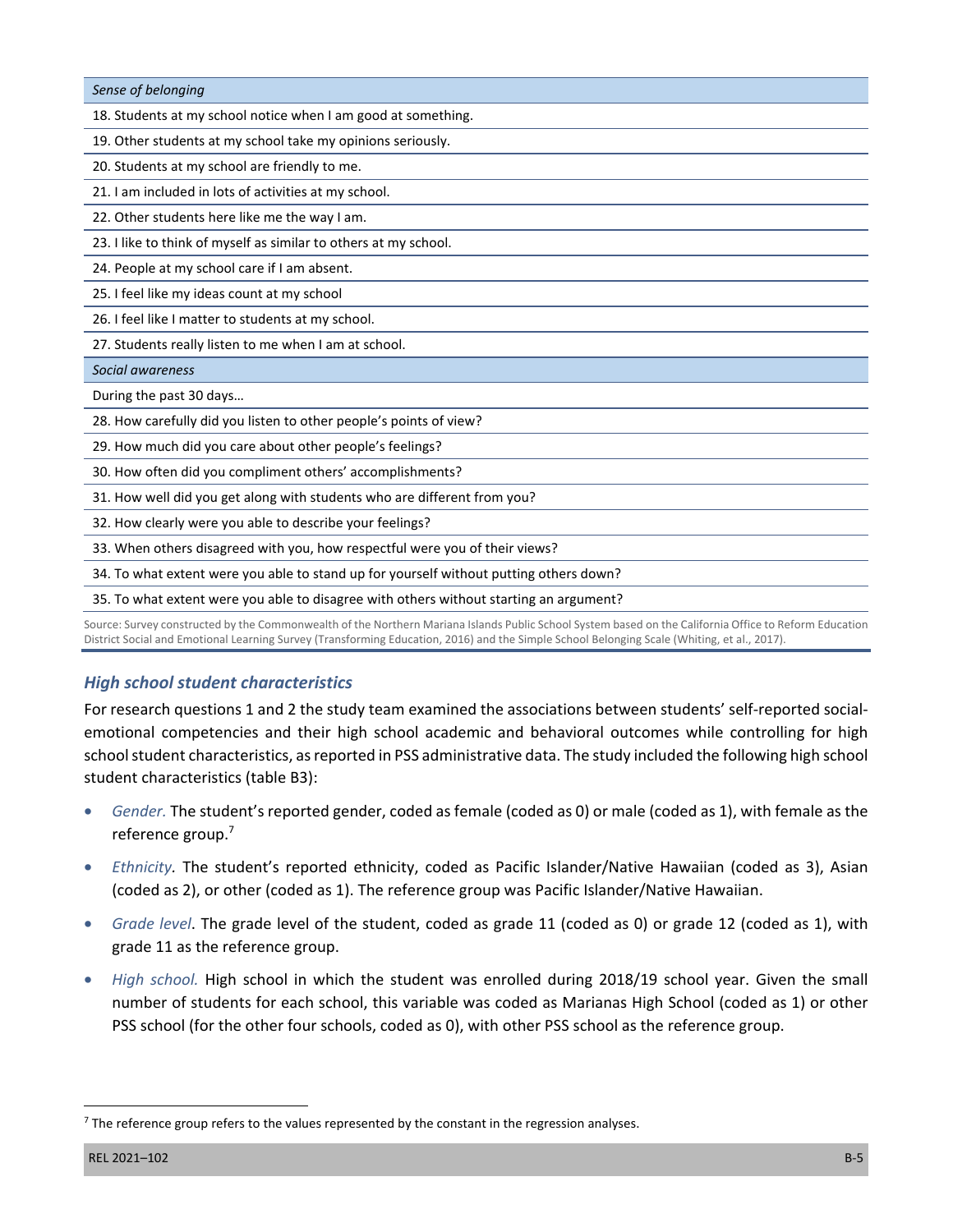|  |  | Table B3. High school student characteristics, 2018/19 |  |  |
|--|--|--------------------------------------------------------|--|--|
|--|--|--------------------------------------------------------|--|--|

| Table DJ. Tiigii senoof staacht enaracteristics, 2010/13 |                     |
|----------------------------------------------------------|---------------------|
| Student characteristic                                   | Percent of students |
| Gender                                                   |                     |
| Male                                                     | 54.2                |
| Female <sup>a</sup>                                      | 45.8                |
| Ethnicity                                                |                     |
| Pacific Islander/Native Hawaiian <sup>a</sup>            | 41.0                |
| Asian                                                    | 55.1                |
| Other                                                    | 3.9                 |
| Grade level                                              |                     |
| Grade $11^a$                                             | 54.7                |
| Grade 12                                                 | 45.3                |
| High school <sup>b</sup>                                 |                     |
| Da'Ok Academy                                            | 1.4                 |
| Kagman High School                                       | 0.4                 |
| Marianas High School                                     | 88.4                |
| Saipan Southern High School                              | 3.6                 |
| Tinian High School                                       | 6.2                 |
|                                                          |                     |

Note: Percentages might not sum to 100 because of rounding.

a. Reference group.

b. The four high schools excluding Marianas High School were the reference group.

Total number of students in the final sample is 439.

Source*:* Authors' analysis of linked May 2019 survey data and administrative data from the Commonwealth of the Northern Mariana Islands Public School System.

### *College student characteristics*

For research questions 3 and 4 the study team examined the associations between students' self-reported socialemotional competencies on the May 2019 survey and their college academic and behavioral outcomes while controlling for college student characteristics. The study team examined the following college student characteristics, as reported in PSS and NMC administrative data (table B4):

- • *Gender.* The reported gender of the student, coded as female (coded as 0) or male (coded as 1), with female as the reference group.
- • *Northern Marianas descent.* Whether the student was of Northern Marianas descent, defined as being CHamoru or Refaluwasch (Carolinian), coded as 0 (no) or 1 (yes). The reference group was not of Northern Marianas descent.
- Pell Grant recipient. Whether a student received a Pell Grant during their first semester at NMC, coded as 0 (no) or 1 (yes). The reference group was not a Pell Grant recipient.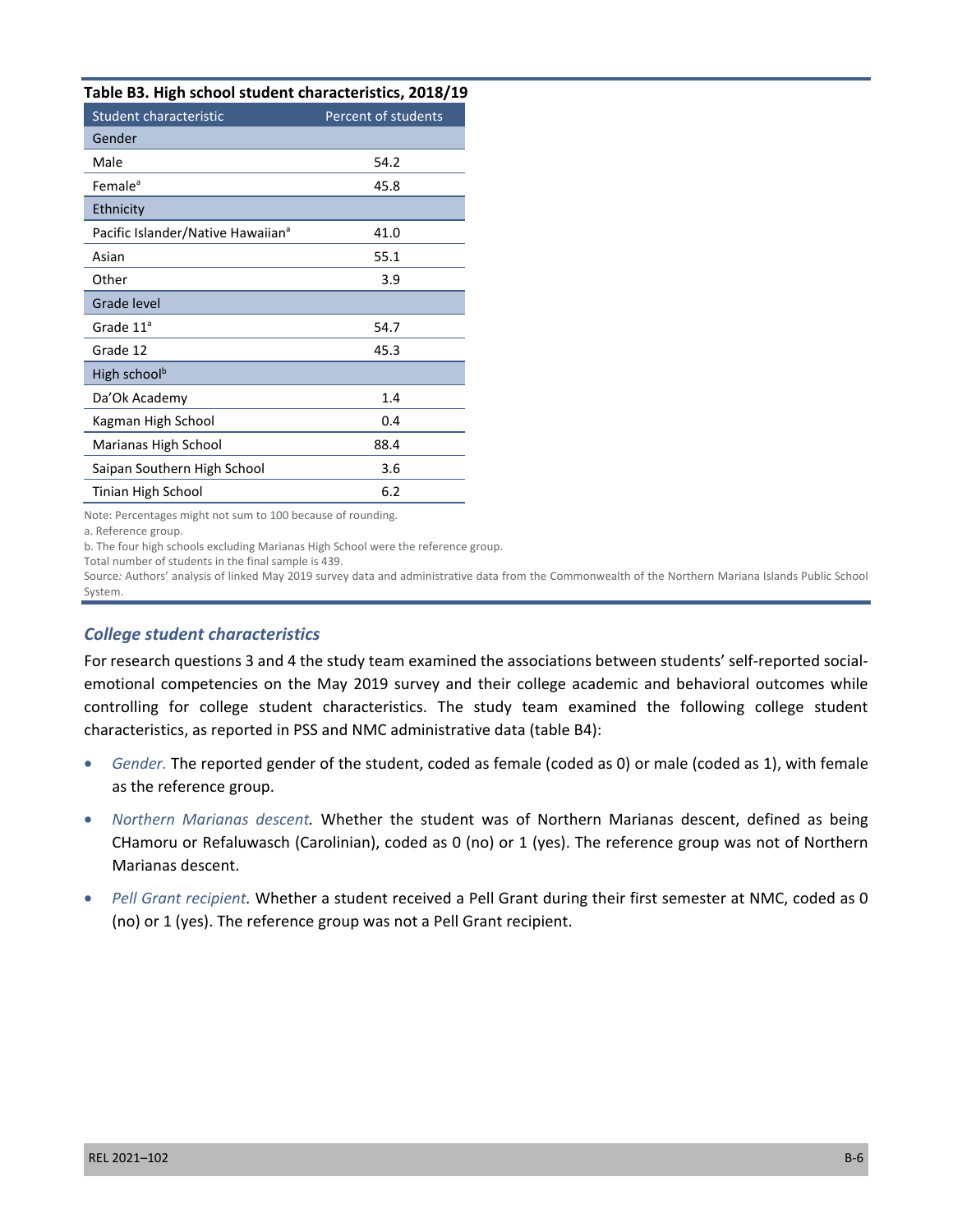#### **Table B4. College student characteristics, 2019**

| Student characteristic    | Percent of students<br>$(n = 82)$ |
|---------------------------|-----------------------------------|
| Gender                    |                                   |
| Male                      | 36.6                              |
| Female <sup>a</sup>       | 63.4                              |
| Northern Marianas descent |                                   |
| Yes                       | 57.3                              |
| No <sup>a</sup>           | 40.2                              |
| Pell Grant recipient      |                                   |
| Yes                       | 74.4                              |
| No <sup>a</sup>           | 23.2                              |

Note: Percentages may not sum to 100 because of rounding and missing data.

a. Reference group.

Source*:* Authors' analysis of linked May 2019 survey data and administrative data from Northern Marianas College.

## *High school academic outcomes*

For research questions 1 and 2 the study team examined the following high school academic outcome variables:

- Grade point average. A student's cumulative high school grade point average at the end of the 2018/19 school year. Values for this variable were continuous, with a possible range of 0 to 100 and with 0–62 corresponding to an F average, 63–72 to a D average, 73–82 to a C average, 83–92 to a B average, and 93–100 to an A average.
- • *Grade 10 ACT Aspire math scale score.* A student's grade 10 ACT Aspire math scale score, with a possible range of 400 to 460; a score of 432 is the ACT Aspire grade 10 benchmark.
- Grade 10 ACT Aspire reading scale score. A student's grade 10 ACT Aspire reading scale score, with a possible range of 400 to 442; a score of 428 is the ACT Aspire grade 10 benchmark.

## *High school behavioral outcome*

For research questions 1 and 2 the study team examined the following high school behavioral outcome variable:

• *Number of days absent from at least one course.* A student who missed at least one period in a day during the 2018/19 school year was considered absent for the day.<sup>8</sup>

### *College academic outcomes*

For research questions 3 and 4 the study team examined the following college academic outcome variables:

- First semester college grade point average. A student's college grade point average for the first semester at NMC. Values for this variable were continuous, with a possible range of 0 to 4.
- • *Enrollment in developmental math.* Whether a student enrolled in a developmental math course (coded as 1) or credit-bearing math course (coded as 0) at NMC.
- • *Enrollment in developmental English.* Whether a student enrolled in a developmental English course (coded as 1) or credit-bearing math course (coded as 0) at NMC.

<sup>8</sup> Absences included both excused and unexcused absences; however, this variable excluded students who arrived late or were suspended and students attending school-sponsored events and trips.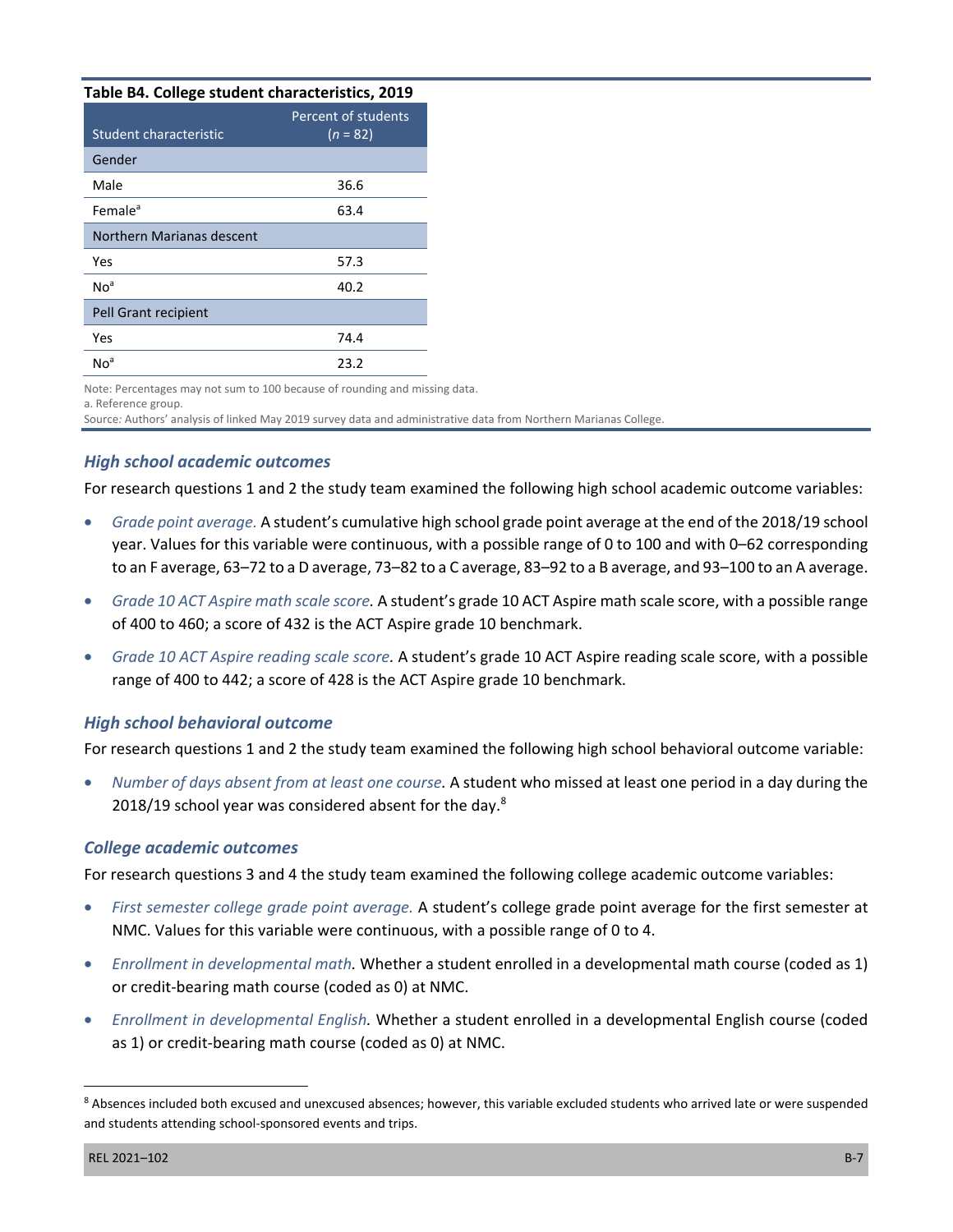• *Completed all attempted credits.* Whether a student completed all attempted credits during the first semester at NMC (coded as 1) or not (0).

### *College behavioral outcome*

To answer research questions 3 and 4, the study team examined the following college behavioral outcome variable:

Persistence into second semester. Whether the student persisted into a second semester at NMC (coded as 1) or not (coded as 0).

## *Missing data*

 varied across outcomes: *n* = 439 students for number of days absent from at least one course, *n* = 433 for high The study's sample of 439 students for research questions 1 and 2 represented 49.3 percent of grade 11 and 12 students who took the survey and 32.0 percent of the grade 11 and 12 public school population (see appendix D for nonresponse analyses). Of the 439 students included in the final analytic sample for research questions 1 and 2, 13 students were missing data for two social-emotional competencies (table B5), and 59 students were missing data for at least one outcome variable. Students who were missing data for an outcome variable were dropped in regression models for that outcome, so the number of cases for each regression model for research question 2 school grade point average, *n* = 383 for grade 10 ACT Aspire reading scale score, and *n* = 380 for ACT Aspire math scale score.

| Outcome variable                        | Percent of students<br>with missing data |
|-----------------------------------------|------------------------------------------|
| Self-efficacy                           | 2.96                                     |
| Sense of belonging                      | 3.42                                     |
| High school grade point average         | 1.37                                     |
| Grade 10 ACT Aspire math scale score    | 13.44                                    |
| Grade 10 ACT Aspire reading scale score | 12.76                                    |

**Table B5. Percentage of students missing data for variables in the regression models for research question 2** 

Note: *n* = 439.

Source: Authors' analysis of linked May 2019 survey data and administrative data from the Commonwealth of the Northern Mariana Islands Public School System for grade 11 and 12 students in one of five participating high schools in 2018/19.

 To help preserve the study's sample size and to include students with missing data for predictor variables in the study, the study team conducted multiple imputation using the Multivariate Imputation by Chained Equations whether the study findings differed based on methods used to address missing data, the study team also analyses are presented in appendix D. package (van Buuren & Groothuis-Oudshoorn, 2011) in R (R Core Team, 2020). Multivariate Imputation by Chained Equations is appropriate for imputing continuous, binary, and ordered and unordered categorical data. The imputation models included high school student characteristics and the outcome variables examined in this study. The imputation procedures created five versions of complete data sets by using existing values for variables to predict missing variables. Analyses were then performed across datasets, and the results were pooled to yield one set of results for each analysis. Findings from these analyses are presented in the main report. To determine conducted sensitivity analyses using the sample of students who had complete data. The findings from those

For research question 4, 2 of 82 students in the sample were missing at least one predictor variable value. Given the small number of students with missing data, listwise deletion was used in the regression models. In addition, not all students had data for each of the outcome variables used for research questions 3 and 4. For first semester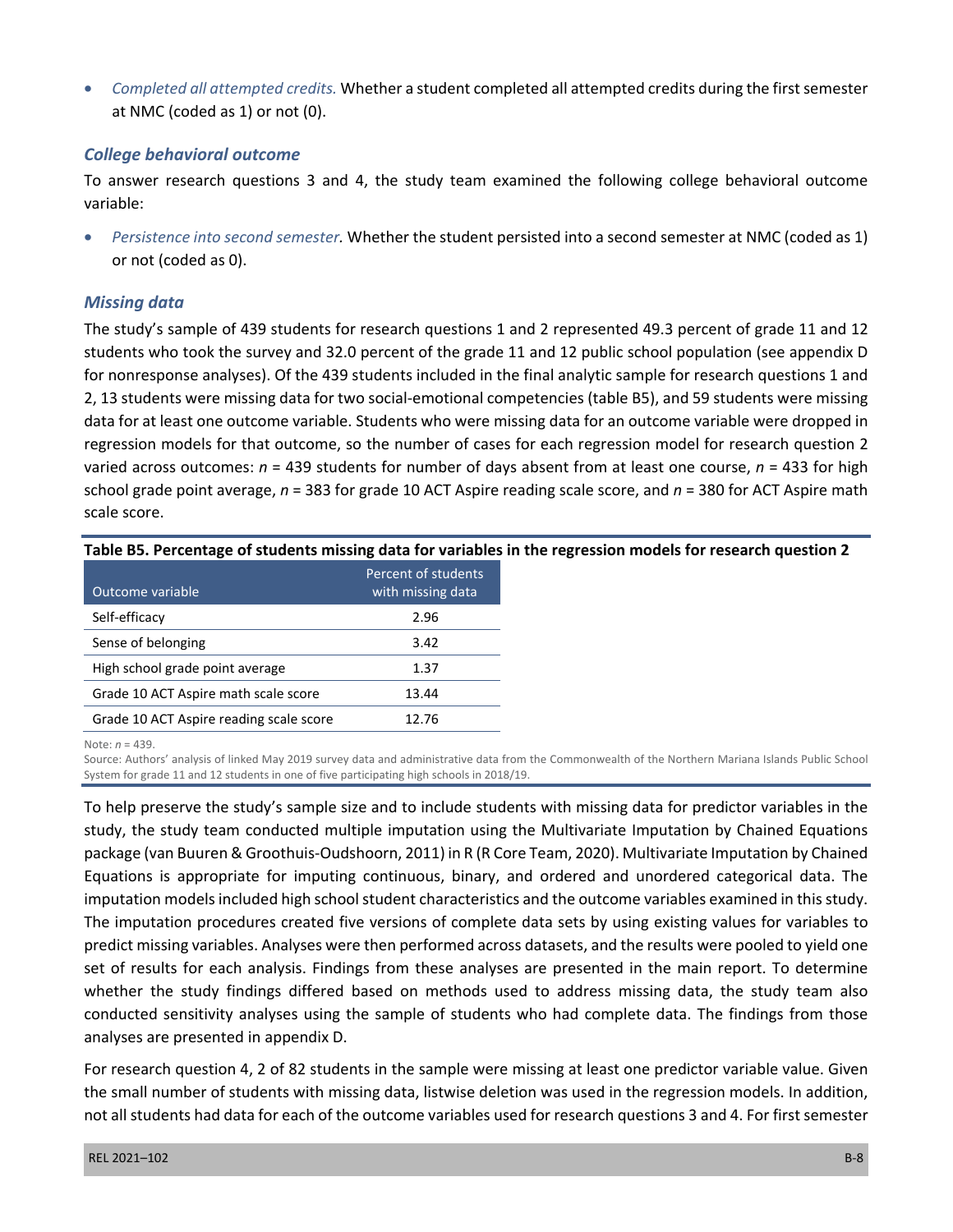college grade point average and persistence into a second semester, outcome data were missing for 2 students (*n* = 80), while for enrollment in developmental math and enrollment in developmental English outcome data were missing for 28 students (n = 54).<sup>9</sup> All students had data for completing all attempted credits. Students with missing data for an outcome variable were dropped in the analyses of that variable.

## *Analysis methods*

This section describes the analysis methods used to answer the research questions.

*Descriptive analyses.* For research question 1 the study team used R (R Core Team, 2020) to calculate means to describe the social-emotional competencies of grade 11 and 12 students who were enrolled in one of the five participating CNMI public high schools during the 2018/19 school year.

For research question 3 the study team used R (R Core Team, 2020) to calculate means to describe the socialemotional competencies of students who graduated from a CNMI public high school in spring 2019 and then enrolled as first-time students at NMC during the fall 2019 semester.

The variables included in these descriptive analyses are described above.

*Multiple regression analyses.* For research question 2 the study team used R (R Core Team, 2020) to run four multiple regression models. Three of the models used linear regression, because the outcome variables high school grade point average, grade 10 ACT Aspire math scale scores, and grade 10 ACT Aspire reading scale scores were continuous values. The model for the outcome variable number of days absent from at least one course used a negative binomial regression model, because the outcome variable is a count variable with observed overdispersion (variance is greater than the mean).

The regression models for research question 2 included student gender, ethnicity, grade level, high school in which the student was enrolled, and average scores on each of the five social-emotional competency domains as predictor variables.

Islander/Native Hawaiian students, grade 11 students, and high schools other than Marianas High School. The continuous social-emotional competency predictors did not have a meaningful value of 0. Therefore, each continuous predictor was centered around its mean in preparation for the multiple regression analyses. The categorical predictors were dummy coded, and the reference groups were female students, Pacific

For research question 4 the study team used R (R Core Team, 2020) to run five multiple regression models. One of the models used linear regression, because the outcome variable first semester college grade point average is a continuous value. The model for the outcome variables enrollment in developmental math, enrollment in developmental English, completed all attempted credits, and persistence into a second semester used logistic regression because the outcome variables are dichotomous.

The regression models for research question 4 included students' gender, Northern Marianas descent, Pell Grant recipient status, and average score on the five social-emotional competence domains as predictor variables.

The continuous social-emotional competency predictors did not have a meaningful value of 0. Therefore, each continuous predictor was centered around its mean in preparation for the multiple regression analyses. The categorical predictors were dummy coded, and the reference groups were female students, not of Northern Marianas descent, and not a Pell Grant recipient.

<sup>&</sup>lt;sup>9</sup> The number of students with missing data for the outcome variables enrollment in developmental math and enrollment in developmental English is higher than for the other outcome variables because not all students enrolled in a math or English course during their first semester at Northern Marianas College. Course placement data were unavailable to the study team, so course enrollment data were used.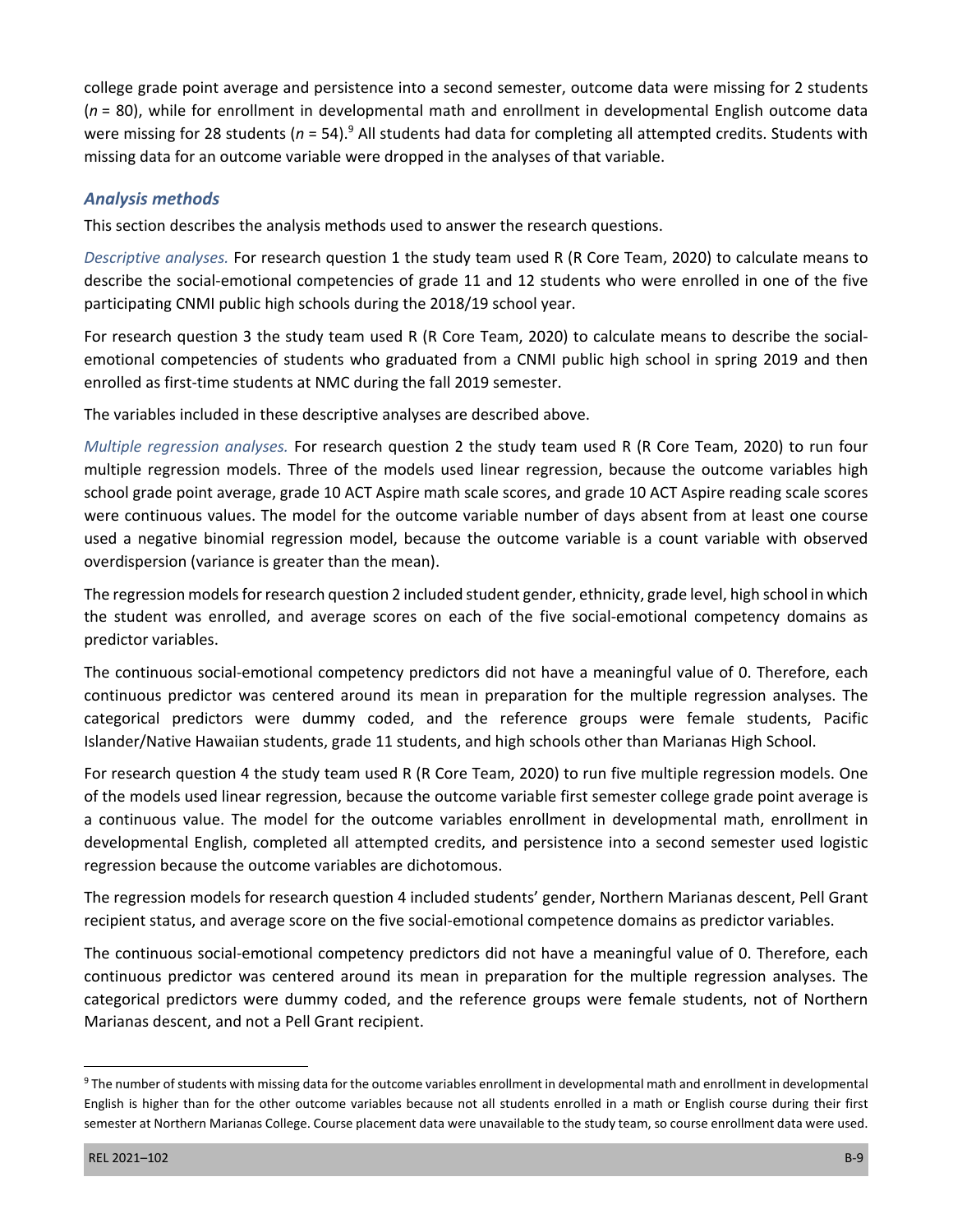The linear regression models used for research questions 2 and 4 for predicting the value of the continuous outcome variables, given the predictors described above, are summarized as follows:

$$
\hat{Y}_i = \beta_0 + \beta_1 X_{1i} + \beta_2 X_{2i} + \beta_3 X_{3i} ... + \beta_k X_{ki} + \varepsilon_i
$$

where  $\hat{Y}_i$  is the value of the outcome variable for student *i*,  $β_0$  is the estimated value of the outcome of interest when all predictor variables take on the value of 0, β<sub>1–*k*</sub> are the coefficients for capturing the associations between the predictor variables and the value of meeting the outcome of interest, *X*1*i*–*ki* are the values of the predictor variables for student *i*, and ε*i* is the difference between the predicted value of *Y* and the actual value of *Y* for student *i*.

The negative binomial regression model used for research question 2 for predicting the number of days a student was absent in at least one course is summarized as follows:

$$
\ln(\hat{Y}_i) = \beta_0 + \beta_1 X_{1i} + \beta_2 X_{2i} + \beta_3 X_{3i} ... + \beta_k X_{ki} + \varepsilon_i
$$

where ln( $\hat{Y}_l$ ) is the predicted log count of the number of days a student was absent from at least one course for student *i*, β<sub>0</sub> is the estimated log count of number of days a student was absent from at least one course when all predictor variables take on the value of 0, β1*–k* is the coefficient for capturing the associations between the predictor variables and the log count of the number of days a student was absent from at least one course, *X*1*i–i*  is the value of the predictor variables for student *i*, and  $\varepsilon_1$  is the difference between the predicted value of ln( $\hat{Y}_l$ ) and the actual value of  $\ln(\hat{Y}_i)$  for student *i*.

The logistic regression models for research question 4 described above are summarized as follows:

$$
\ln\left[\frac{\hat{P}_i}{1-\hat{P}_i}\right] = \beta_0 + \beta_1 X_{1i} + \beta_2 X_{2i} + \beta_3 X_{3i} ... + \beta_k X_{ki} + \varepsilon_i
$$

where  $\hat{P}_i$  is the predicted probability of student *i* achieving the outcome of interest, β<sub>0</sub> is the estimated log odds of meeting the outcome of interest when the predictor variables take on the value of 0, β1–*k* is the coefficient for capturing the associations between the predictor variables and log odds of meeting the outcome of interest,  $X_{1i-ki}$  is the value of the predictor variables for student *i*, and  $\varepsilon_i$  is the difference between the predicted value of  $\hat{P}_t$ and the actual value of  $\widehat{P}_i$  for student *i*.

 For each regression model for research questions 2 and 4, all the predictor variables were entered simultaneously. After running these analyses, the study team examined the predictor variables for evidence of multicollinearity. Multicollinearity occurs when there are high correlations among predictor variables, which can negatively affect the results of the analysis. A common way to detect multicollinearity is to examine the variance inflation factors of predictor variables. A variance inflation factor estimates the extent to which a regression coefficient's variance is inflated because of multicollinearity among predictor variables. Variance inflation factors that are greater than 5 suggest high multicollinearity. The variance inflation factors were below 5 for each model, indicating low multicollinearity. After running the logistic and negative binomial regression models, the study team calculated odds ratios for each predictor variable.

Finally, the study team used the emmeans package (Lenth, 2019) in the R program (R Core Team, 2020) to calculate the predicted means (for linear and negative binomial regression models) for each outcome variable by the socialemotional competency predictor variables. The predicted means reflect the predicted average values of the outcome variable at specified values of a predictor variable, while the model averages across the levels of other categorical predictor variables and while other continuous variables are held at their average values. The study team calculated predicted means at values of 1.0, 2.0, 3.0, 4.0, and 5.0 for each social-emotional competency predictor variable (see appendix C).

#### REL 2021–102 B-10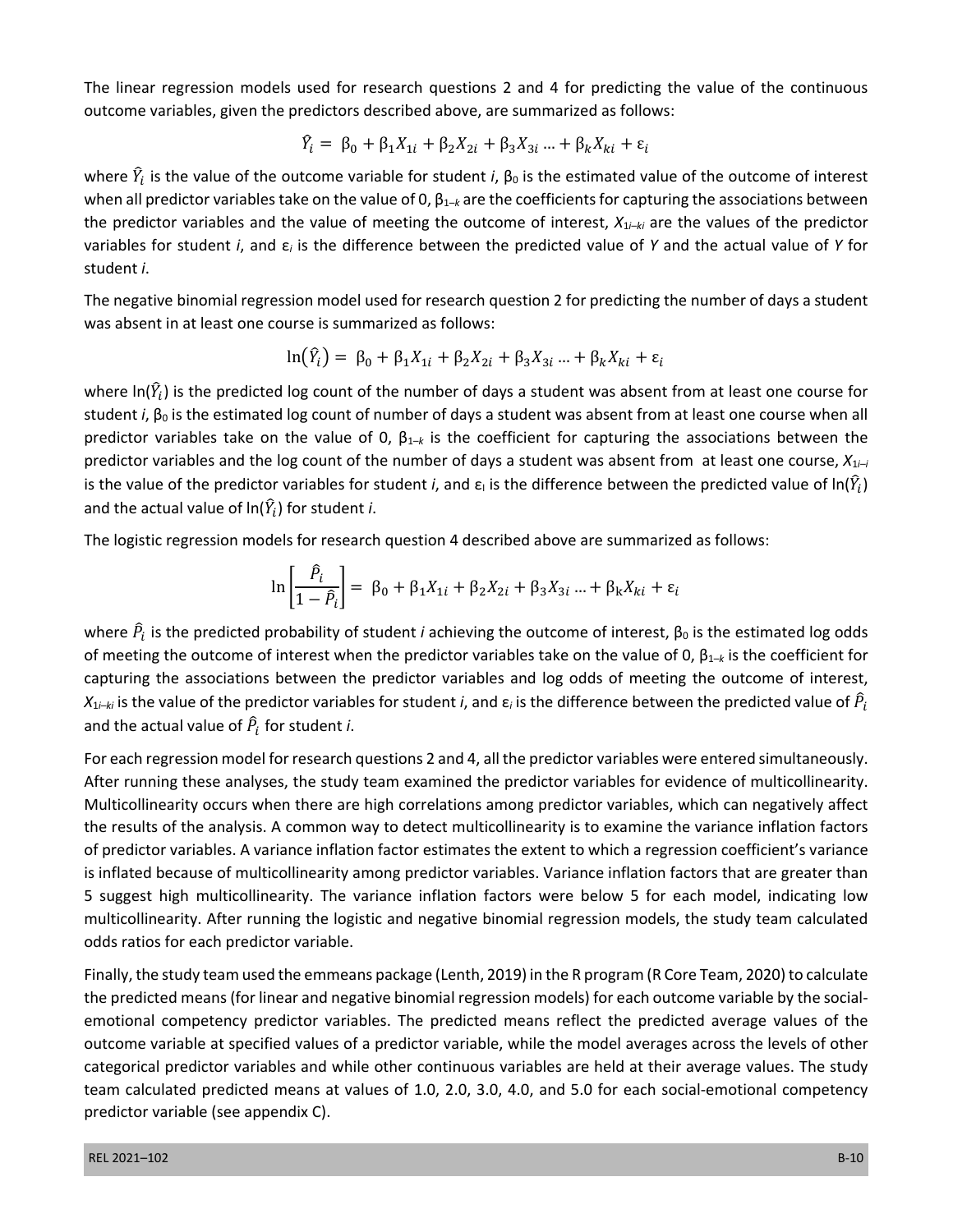#### *References*

DeVellis, R. (2003). *Scale development: Theory and applications.* Sage Publications.

- Lenth, R. (2019). *emmeans: Estimated marginal means, aka least-squares means.* R package version 1.3.3. Retrieved April 1, 2021, from<https://CRAN.R-project.org/package=emmeans>.
- R Core Team. (2020). *R: A language and environment for statistical computing.* R Foundation for Statistical Computing. Retrieved December 15, 2020, from [https://www.R-project.org/.](https://www.R-project.org/)
- Robinson, D. (2019). *fuzzyjoin: Join tables together on inexact matching.* R package version 0.1.5. Retrieved November 15, 2020, from [https://CRAN.R-project.org/package=fuzzyjoin.](https://CRAN.R-project.org/package=fuzzyjoin)
- Transforming Education. (2016). *Measuring MESH: Student and teacher surveys curated for the CORE districts.*  [https://eric.ed.gov/?id=ED605395.](https://eric.ed.gov/?id=ED605395)
- van Buuren, S., & Groothuis-Oudshoorn, K. (2011). mice: Multivariate imputation by chained equations in R. *Journal of Statistical Software, 45*(3), 1–67. [https://doi.org/10.18637/jss.v045.i03.](https://doi.org/10.18637/jss.v045.i03)
- https://doi.org/10.1080/07481756.2017.1358057. Whiting, E. F., Everson, K., & Feinauer, E. (2017). The Simple School Belonging Scale: Working towards a unidimensional measure of student belonging. *Measurement and Evaluation in Counseling and Development, 51*(3), 163–178. [https://doi.org/10.1080/07481756.2017.1358057.](https://doi.org/10.1080/07481756.2017.1358057)<br>REL 2021–102<br>B-11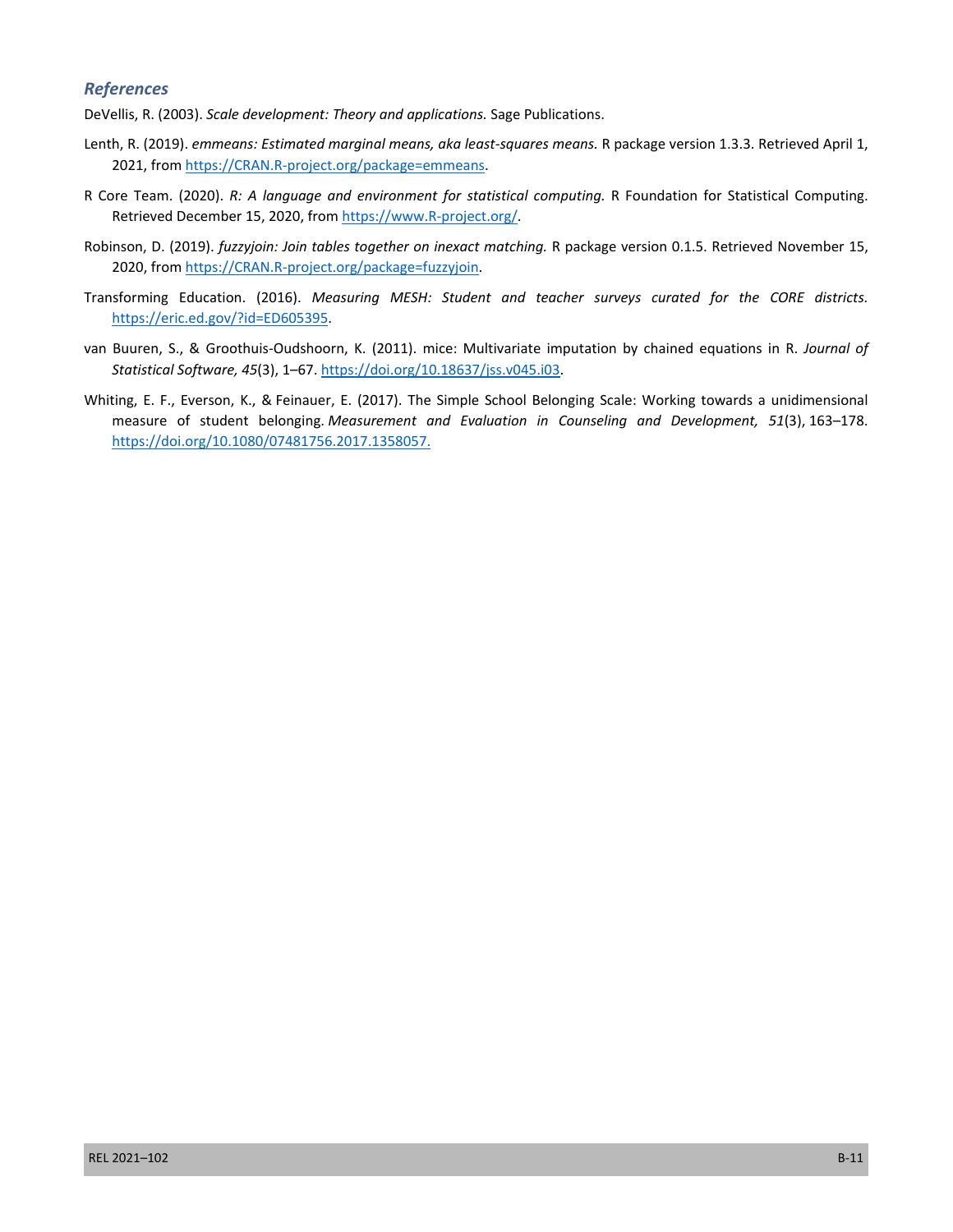# **Appendix C. Supporting analysis**

This appendix provides detailed results for the descriptive and regression analyses discussed in the main report.

### *Detailed results of descriptive analyses*

This section describes the percentages, means, medians, standard deviations, minimum values, and maximum values of the final analytic samples for the examination of the social-emotional competencies and academic and behavioral outcomes (research questions 1 and 3; tables C1–C5).

### **Table C1. Descriptive statistics for social-emotional competencies for high school students (research question 1)**

| Social-emotional competency domain | Mean | Median | Standard<br>deviation | Minimum | Maximum |
|------------------------------------|------|--------|-----------------------|---------|---------|
| Self-management                    | 4.02 | 4.00   | 0.54                  | 1.22    | 5.00    |
| Growth mindset                     | 3.91 | 4.00   | 0.85                  | 1.25    | 5.00    |
| Self-efficacy                      | 3.16 | 3.00   | 0.98                  | 1.00    | 5.00    |
| Sense of belonging                 | 3.27 | 3.22   | 0.60                  | 1.44    | 5.00    |
| Social awareness                   | 3.74 | 3.75   | 0.58                  | 1.00    | 5.00    |

Note: *n* = 439.

Source: Authors' analysis of linked May 2019 survey data and administrative data from the Commonwealth of the Northern Mariana Islands Public School System for grade 11 and 12 students in one of the five participating high schools in 2018/19.

#### **Table C2. Descriptive statistics for high school academic and behavioral outcomes (research question 1)**

| High school outcome variable                   | Mean   | Median | Standard<br>deviation | Minimum | Maximum |
|------------------------------------------------|--------|--------|-----------------------|---------|---------|
| High school grade point average                | 83.24  | 84.03  | 9.56                  | 37.00   | 99.41   |
| Grade 10 ACT Aspire math scale score           | 418.91 | 418.00 | 6.52                  | 405.00  | 444.00  |
| Grade 10 ACT Aspire reading scale score        | 418.26 | 417.00 | 6.82                  | 403.00  | 435.00  |
| Number of days absent from at least one course | 17.19  | 12.00  | 18.74                 | 0.00    | 120.00  |

Note: *n* = 439.

Source: Authors' analysis of linked May 2019 survey data and administrative data from the Commonwealth of the Northern Mariana Islands Public School System for grade 11 and 12 students in one of the five participating high schools in 2018/19.

#### **Table C3. Descriptive statistics for social-emotional competencies for high school students who went on to attend Northern Marianas College (research question 3)**

|                                    |      |        | Standard  |         |         |
|------------------------------------|------|--------|-----------|---------|---------|
| Social-emotional competency domain | Mean | Median | deviation | Minimum | Maximum |
| Self-management                    | 4.16 | 4.22   | 0.56      | 1.22    | 5.00    |
| Growth mindset                     | 4.10 | 4.25   | 0.82      | 1.50    | 5.00    |
| Self-efficacy                      | 3.31 | 3.25   | 0.97      | 1.00    | 5.00    |
| Sense of belonging                 | 3.45 | 3.44   | 0.62      | 1.89    | 5.00    |
| Social awareness                   | 3.80 | 3.88   | 0.59      | 2.12    | 5.00    |

Note: *n* = 82.

Source: Authors' analyses of linked May 2019 survey data and administrative data from the Commonwealth of the Northern Mariana Islands Public School System and Northern Marianas College for first time first-year students at Northern Marianas College during fall 2019 who graduated from one of five participating high school in spring 2019.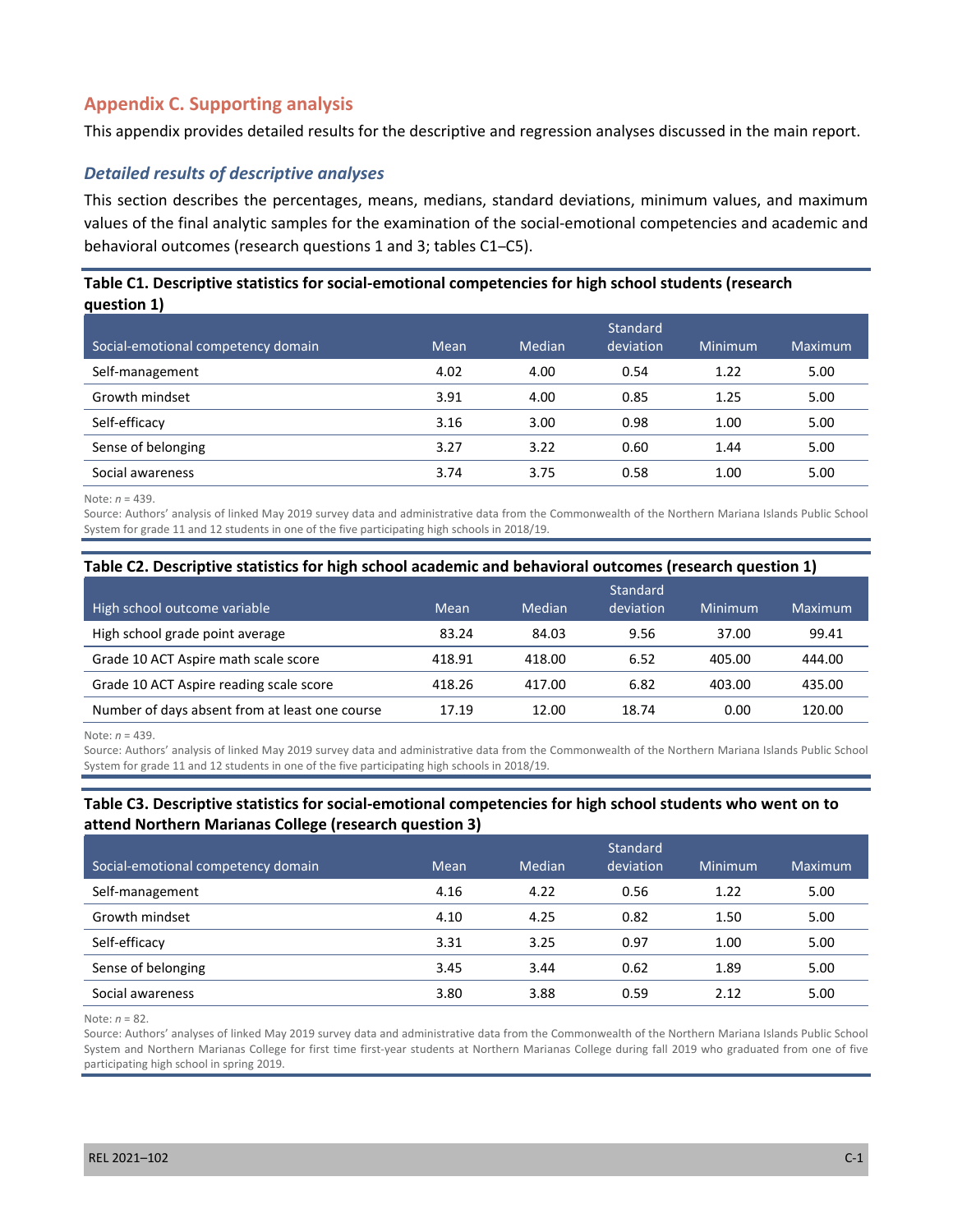#### **Table C4. Descriptive statistics for college academic outcome variable: First semester grade point average (research question 3)**

| College outcome variable           | Mean | Median | Standard <sup>1</sup><br>deviation | Minimum | Maximum |
|------------------------------------|------|--------|------------------------------------|---------|---------|
| First semester grade point average | 2.83 | 3.00   | 1.17                               | 0.00    | 4.00    |

Note: *n* = 82.

Source: Authors' analyses of linked May 2019 survey data and administrative data from the Commonwealth of the Northern Mariana Islands Public School System and Northern Marianas College for first time first-year students at Northern Marianas College during fall 2019 who graduated from one of five participating high schools in spring 2019.

### **Table C5. Number and percentage of students with other college academic and behavioral outcome data (research question 3)**

| College outcome variable            | Number | Percent |
|-------------------------------------|--------|---------|
| Enrollment in developmental math    | 44     | 81.48   |
| Enrollment in developmental English | 23     | 42.59   |
| Completed all attempted credits     | 62     | 75.61   |
| Persistence into a second semester  | 68     | 85.00   |

Source: Authors' analyses of linked May 2019 survey data and administrative data from the Commonwealth of the Northern Mariana Islands Public School System and Northern Marianas College for first time first-year students at Northern Marianas College during fall 2019 who graduated from one of five participating high schools in spring 2019.

## *Detailed results from regression analyses*

 represents the estimated change in the outcome variable given a one-unit change in the predictor variable. For This section provides the detailed results of the regression analyses examining high school academic and behavioral outcomes (tables C6–C10) and college academic and behavioral outcomes (tables C11–C16) used to answer research questions 2 and 4. Where appropriate, each table provides the coefficient and the corresponding *p*-value for a given social-emotional competency domain. For linear regression models the coefficient (β) negative binomial regression models the coefficient represents the estimated change in log counts of the outcome variable given a one-unit change in the predictor variable. For logistic regression models the coefficient represents the estimated change in odds ratio given a one-unit change in the predictor variable (see appendix B for additional details about the regression analyses and corresponding coefficients). In the tables the coefficient, log count, odds ratio, and corresponding *p*-value are bolded and italicized when the association between that domain and the outcome variable is statistically significant (*p* ≤ .05). Included in these detailed results are the predicted means for the social-emotional competency domains that are significant predictors of at least one of the outcomes examined (tables C10 and C16).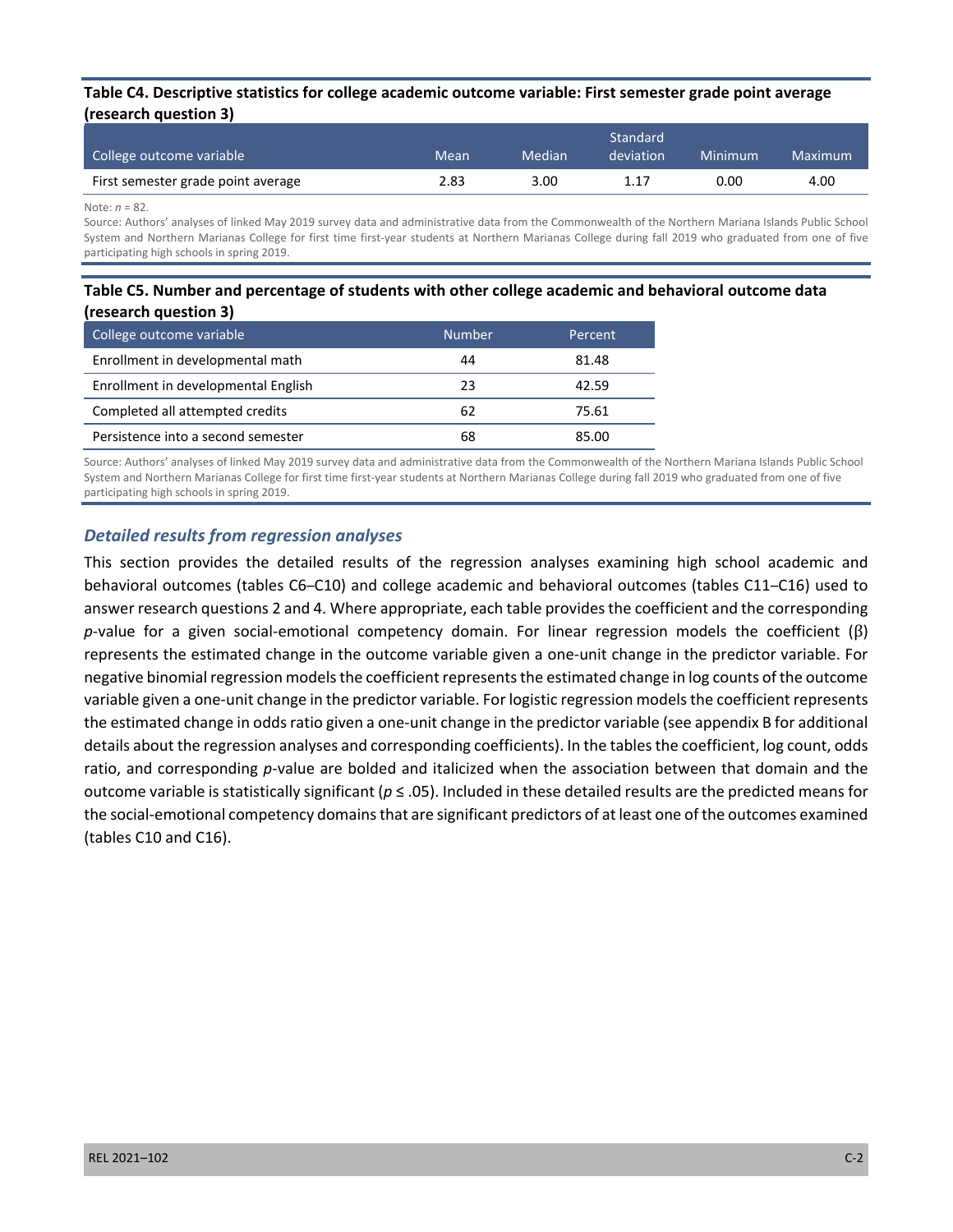#### **Table C6. Results of regression model predicting high school grade point average, 2019**

|                                    | High school grade point average |            |  |
|------------------------------------|---------------------------------|------------|--|
| Predictor variable                 | β                               | $p$ -value |  |
| Student background characteristic  |                                 |            |  |
| Grade, 12                          | 0.35                            | .646       |  |
| Gender, male                       | $-4.47$                         | $-.001$    |  |
| Ethnicity, Asian                   | 5.02                            | $-.001$    |  |
| Ethnicity, other                   | 5.49                            | .010       |  |
| High school, Marianas High School  | $-4.72$                         | $-.001$    |  |
| Social-emotional competency domain |                                 |            |  |
| Self-management                    | 1.46                            | .080       |  |
| Growth mindset                     | 1.57                            | .001       |  |
| Self-efficacy                      | 3.66                            | $-.001$    |  |
| Sense of belonging                 | 0.29                            | .685       |  |
| Social awareness                   | $-1.98$                         | .010       |  |
| Constant                           | 86.71                           | $-.001$    |  |

 Note: *n* = 433. Coefficients and *p*-values shown in bold italic indicate that a given domain is a statistically significant predictor (*p* ≤ .05) of the outcome. For student characteristics the reference groups were grade 11 students at high schools other than Marianas High School, female, Pacific Islander/Native Hawaiian, and students who had the average score for each of the social-emotional competency domains.

Source: Authors' analyses of linked May 2019 survey data and administrative data from the Commonwealth of the Northern Mariana Islands Public School System for grade 11 and grade 12 students in one of the five participating high schools in 2018/19.

#### **Table C7. Results of regression model predicting grade 10 ACT Aspire math scale scores**

|                                    | Grade 10 ACT Aspire math scale scores |            |  |
|------------------------------------|---------------------------------------|------------|--|
| Predictor variable                 | β                                     | $p$ -value |  |
| Student background characteristic  |                                       |            |  |
| Grade, 12                          | 1.36                                  | .030       |  |
| Gender, male                       | $-1.47$                               | .017       |  |
| Ethnicity, Asian                   | $-1.79$                               | .005       |  |
| Ethnicity, other                   | 3.31                                  | .070       |  |
| High school, Marianas High School  | $-1.03$                               | .311       |  |
| Social-emotional competency domain |                                       |            |  |
| Self-management                    | $-0.17$                               | .800       |  |
| Growth mindset                     | 1.22                                  | .002       |  |
| Self-efficacy                      | 2.27                                  | $-.001$    |  |
| Sense of belonging                 | $-0.63$                               | .300       |  |
| Social awareness                   | $-0.63$                               | .309       |  |
| Constant                           | 418.91                                | $-.001$    |  |

 Note: *n* = 380. Coefficients and *p*-values shown in bold italic indicate that a given domain is a statistically significant predictor (*p* ≤ .05) of the outcome. For student characteristics the reference groups were grade 11 students at high schools other than Marianas High School, female, Pacific Islander/Native Hawaiian, and students who had the average score for each of the social-emotional competency domains.

Source: Authors' analyses of linked May 2019 survey data and administrative data from the Commonwealth of the Northern Mariana Islands Public School System for grade 11 and grade 12 students in one of the five participating high schools in 2018/19.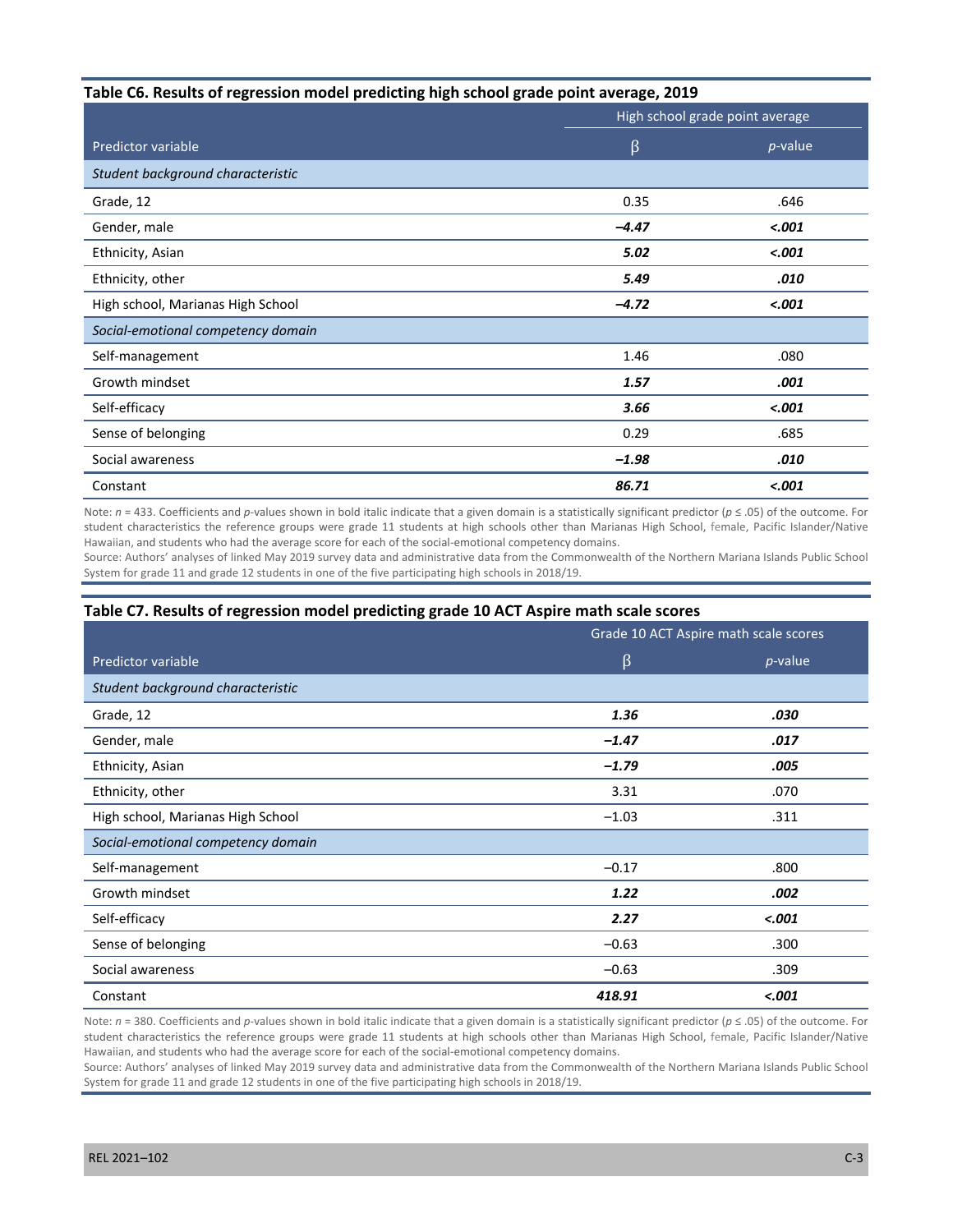#### **Table C8. Results of regression model predicting grade 10 ACT Aspire reading scale scores**

|                                    | Grade 10 ACT Aspire reading scale scores |            |  |
|------------------------------------|------------------------------------------|------------|--|
| <b>Predictor variable</b>          | β                                        | $p$ -value |  |
| Student background characteristic  |                                          |            |  |
| Grade, 12                          | 1.13                                     | .083       |  |
| Gender, male                       | $-3.04$                                  | < .001     |  |
| Ethnicity, Asian                   | 1.44                                     | .031       |  |
| Ethnicity, other                   | 2.34                                     | .186       |  |
| High school, Marianas High School  | $-1.28$                                  | .224       |  |
| Social-emotional competency domain |                                          |            |  |
| Self-management                    | 0.67                                     | .341       |  |
| Growth mindset                     | 1.61                                     | < .001     |  |
| Self-efficacy                      | 1.75                                     | $-.001$    |  |
| Sense of belonging                 | $-0.44$                                  | .483       |  |
| Social awareness                   | $-1.14$                                  | .078       |  |
| Constant                           | 419.63                                   | < .001     |  |

 Note: *n* = 383. Coefficients and *p*-values shown in bold italic indicate that a given domain is a statistically significant predictor (*p* ≤ .05) of the outcome. For student characteristics the reference groups were grade 11 students at high schools other than Marianas High School, female, Pacific Islander/Native Hawaiian, and students who had the average score for each of the social-emotional competency domains.

Source: Authors' analyses of linked May 2019 survey data and administrative data from Commonwealth of the Northern Mariana Islands Public School System for grade 11 and grade 12 students in one of the five participating high schools in 2018/19.

### **Table C9. Results of negative binomial regression model predicting number of days absent from at least one high school course**

|                                    | Number of days absent from at least one course |            |  |
|------------------------------------|------------------------------------------------|------------|--|
| Predictor variable                 | Log count                                      | $p$ -value |  |
| Student background characteristic  |                                                |            |  |
| Grade, 12                          | $-0.29$                                        | .002       |  |
| Gender, male                       | 0.15                                           | .121       |  |
| Ethnicity, Asian                   | $-0.24$                                        | .013       |  |
| Ethnicity, other                   | $-0.26$                                        | .311       |  |
| High school, Marianas High School  | $-0.34$                                        | .045       |  |
| Social-emotional competency domain |                                                |            |  |
| Self-management                    | $-0.17$                                        | .091       |  |
| Growth mindset                     | $-0.02$                                        | .700       |  |
| Self-efficacy                      | $-0.24$                                        | $-.001$    |  |
| Sense of belonging                 | 0.05                                           | .560       |  |
| Social awareness                   | 0.10                                           | .274       |  |
| Constant                           | 3.29                                           | $-.001$    |  |

Note: *n* = 439. Log counts and *p*-values shown in bold italic indicate that a given domain is a statistically significant predictor (*p* ≤ .05) of the outcome. For student characteristics the reference groups were grade 11 students at high schools other than Marianas High School, female, Pacific Islander/Native Hawaiian, and students who had the average score for each of the social-emotional competency domains.

Source: Authors' analyses of linked May 2019 survey data and administrative data from the Commonwealth of the Northern Mariana Islands Public School System for grade 11 and grade 12 students in one of the five participating high schools in 2018/19.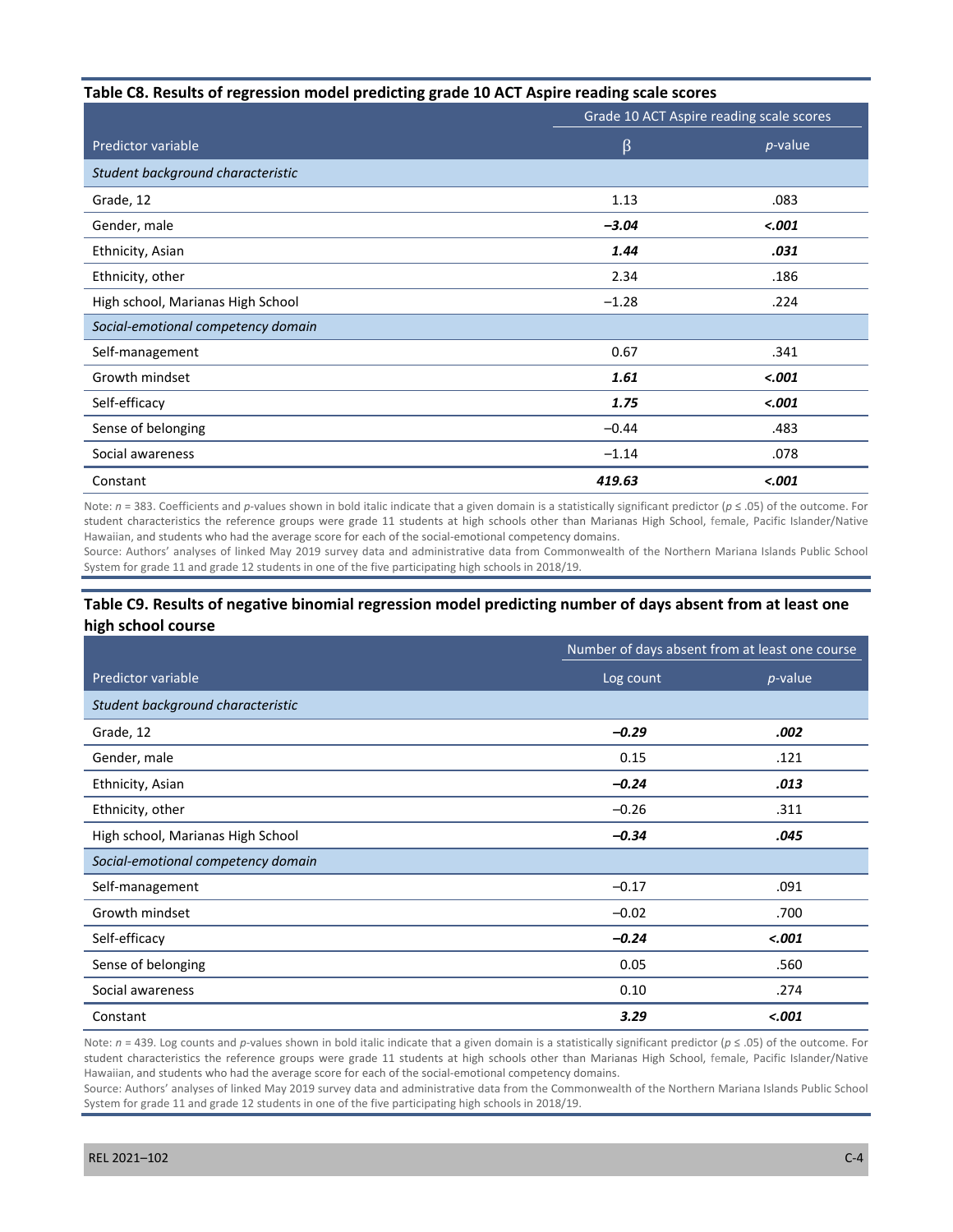| Table C10. Predicted means for each high school outcome, by social-emotional competency response category |                                          |                                                                  |                                                                     |                                                                     |  |  |  |
|-----------------------------------------------------------------------------------------------------------|------------------------------------------|------------------------------------------------------------------|---------------------------------------------------------------------|---------------------------------------------------------------------|--|--|--|
| Social-emotional<br>competency domain and<br>response category                                            | Grade<br>point<br>average<br>$(n = 433)$ | Grade 10<br><b>ACT Aspire math</b><br>scale score<br>$(n = 380)$ | Grade 10<br><b>ACT Aspire reading</b><br>scale score<br>$(n = 383)$ | Number of days<br>absent from at least<br>one course<br>$(n = 439)$ |  |  |  |
| Growth mindset                                                                                            |                                          |                                                                  |                                                                     |                                                                     |  |  |  |
| 1                                                                                                         | 81.4                                     | 416.7                                                            | 414.8                                                               | a                                                                   |  |  |  |
| $\overline{2}$                                                                                            | 83.0                                     | 417.9                                                            | 416.3                                                               | a                                                                   |  |  |  |
| 3                                                                                                         | 84.6                                     | 419.1                                                            | 417.8                                                               | a                                                                   |  |  |  |
| 4                                                                                                         | 86.2                                     | 420.2                                                            | 419.4                                                               | $\mathsf{a}$                                                        |  |  |  |
| 5                                                                                                         | 87.8                                     | 421.4                                                            | 420.9                                                               | $\mathsf{a}$                                                        |  |  |  |
| Self-efficacy                                                                                             |                                          |                                                                  |                                                                     |                                                                     |  |  |  |
| $\mathbf{1}$                                                                                              | 77.9                                     | 415.2                                                            | 415.3                                                               | 30.23                                                               |  |  |  |
| $\overline{2}$                                                                                            | 81.7                                     | 417.4                                                            | 417.1                                                               | 23.81                                                               |  |  |  |
| 3                                                                                                         | 85.4                                     | 419.7                                                            | 418.9                                                               | 18.54                                                               |  |  |  |
| 4                                                                                                         | 89.2                                     | 422.0                                                            | 420.7                                                               | 14.59                                                               |  |  |  |
| 5                                                                                                         | 93.0                                     | 424.3                                                            | 422.5                                                               | 11.47                                                               |  |  |  |
| Social awareness                                                                                          |                                          |                                                                  |                                                                     |                                                                     |  |  |  |
| $\mathbf{1}$                                                                                              | 92.1                                     | $\mathsf{a}$                                                     | a                                                                   | a                                                                   |  |  |  |
| $\overline{2}$                                                                                            | 89.9                                     | a                                                                | a                                                                   | a                                                                   |  |  |  |
| 3                                                                                                         | 87.7                                     | $\mathsf{a}$                                                     | a                                                                   | a                                                                   |  |  |  |
| 4                                                                                                         | 85.5                                     | a                                                                | a                                                                   | a                                                                   |  |  |  |
| 5                                                                                                         | 83.2                                     | a                                                                | a                                                                   | a                                                                   |  |  |  |

Note: Survey items were rated on a 1–5 Likert scale, with higher scores reflecting greater social-emotional competency. The predicted marginal means are calculated from the regression models (see appendix B for how the predicted means were calculated).

a. The finding was nonsignificant; only values for significant findings are included (see tables C6–C9).

Source: Authors' analyses of linked May 2019 survey data and administrative data from the Commonwealth of the Northern Mariana Islands Public School System for grade 11 and grade 12 students in one of the five participating high schools in 2018/19.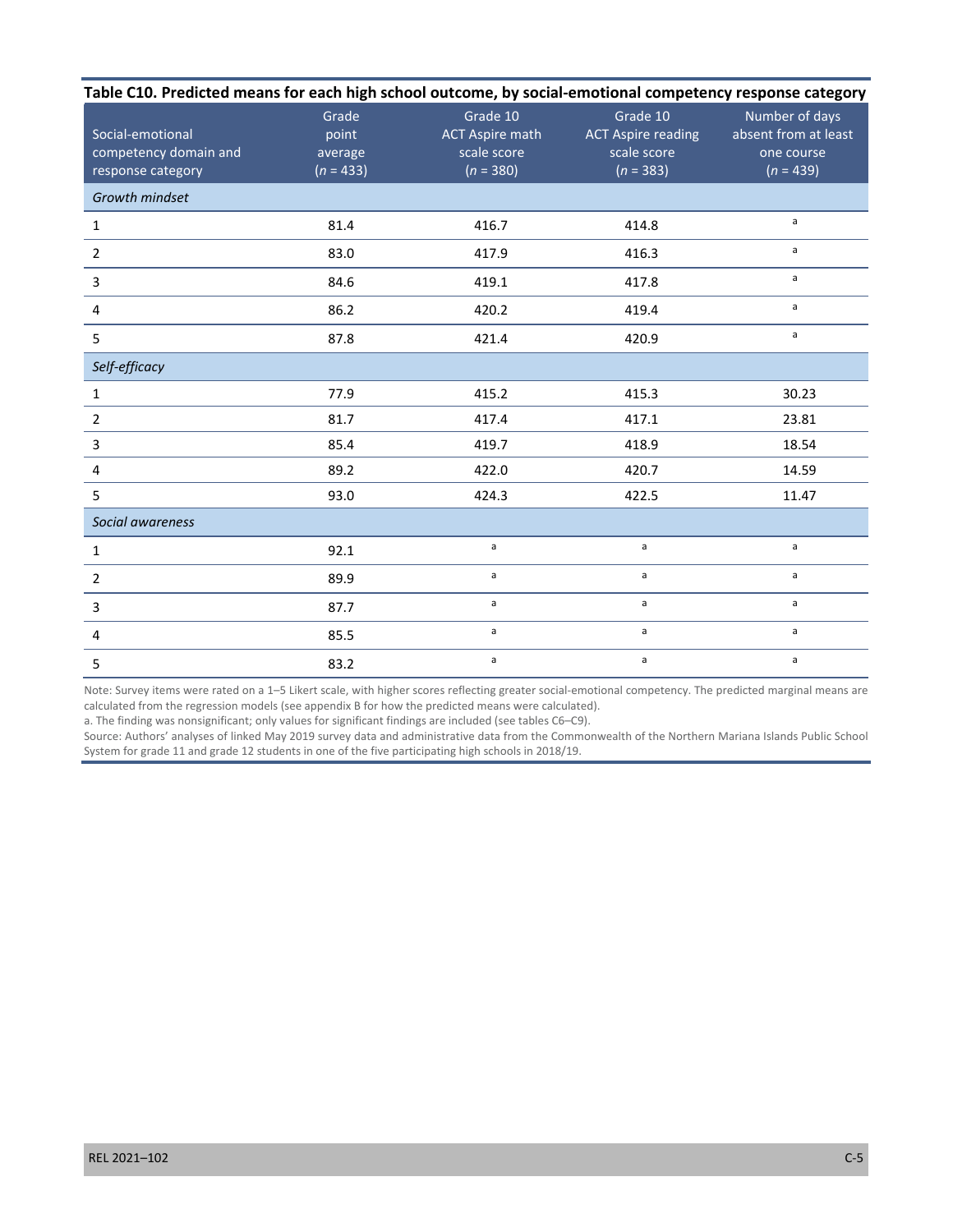#### **Table C11. Results of regression model predicting first semester grade point average at Northern Marianas College**

|                                    | First semester grade point average |            |  |
|------------------------------------|------------------------------------|------------|--|
| Predictor variable                 | β                                  | $p$ -value |  |
| Student background characteristic  |                                    |            |  |
| Pell Grant recipient               | $-0.39$                            | .212       |  |
| Gender, male                       | $-0.32$                            | .261       |  |
| Northern Marianas descent          | $-0.22$                            | .429       |  |
| Social-emotional competency domain |                                    |            |  |
| Self-management                    | 0.21                               | .427       |  |
| Growth mindset                     | 0.33                               | .049       |  |
| Self-efficacy                      | 0.11                               | .464       |  |
| Sense of belonging                 | $-0.07$                            | .780       |  |
| Social awareness                   | $-0.41$                            | .106       |  |
| Constant                           | 3.33                               | < .001     |  |

Note: *n* = 80. Coefficients and *p*-values shown in bold italic indicate that a given domain is a statistically significant predictor (*p* ≤ .05) of the outcome. For student characteristics the reference groups were not a Pell Grant recipient, female, not of Northern Marianas descent, and students who had the average score for each of the social-emotional competency domains.

Source: Authors' analyses of linked May 2019 survey data and administrative data from the Commonwealth of the Northern Mariana Islands Public School System and Northern Marianas College for first time first-year students at Northern Marianas College during fall 2019 who graduated from one of five participating high schools in 2019.

#### **Table C12. Results of regression model predicting enrollment in developmental math at Northern Marianas College**

|                                    | Enrollment in developmental math |            |  |
|------------------------------------|----------------------------------|------------|--|
| Predictor variable                 | Odds ratio                       | $p$ -value |  |
| Student background characteristic  |                                  |            |  |
| Pell Grant recipient               | 3.15                             | .213       |  |
| Gender, male                       | 3.92                             | .190       |  |
| Northern Marianas descent          | 1.22                             | .798       |  |
| Social-emotional competency domain |                                  |            |  |
| Self-management                    | 2.16                             | .221       |  |
| Growth mindset                     | 0.82                             | .665       |  |
| Self-efficacy                      | 1.63                             | .338       |  |
| Sense of belonging                 | 0.27                             | .149       |  |
| Social awareness                   | 2.55                             | .235       |  |
| Constant                           | 1.36                             | .742       |  |

Note:  $n = 54$ . For student characteristics the reference groups were not a Pell Grant recipient, female, not of Northern Marianas descent, and students who had the average score for each of the social-emotional competency domains.

Source: Authors' analyses of linked May 2019 survey data and administrative data from the Commonwealth of the Northern Mariana Islands Public School System and Northern Marianas College for first time first-year students at Northern Marianas College during fall 2019 who graduated from one of five participating high schools in 2019.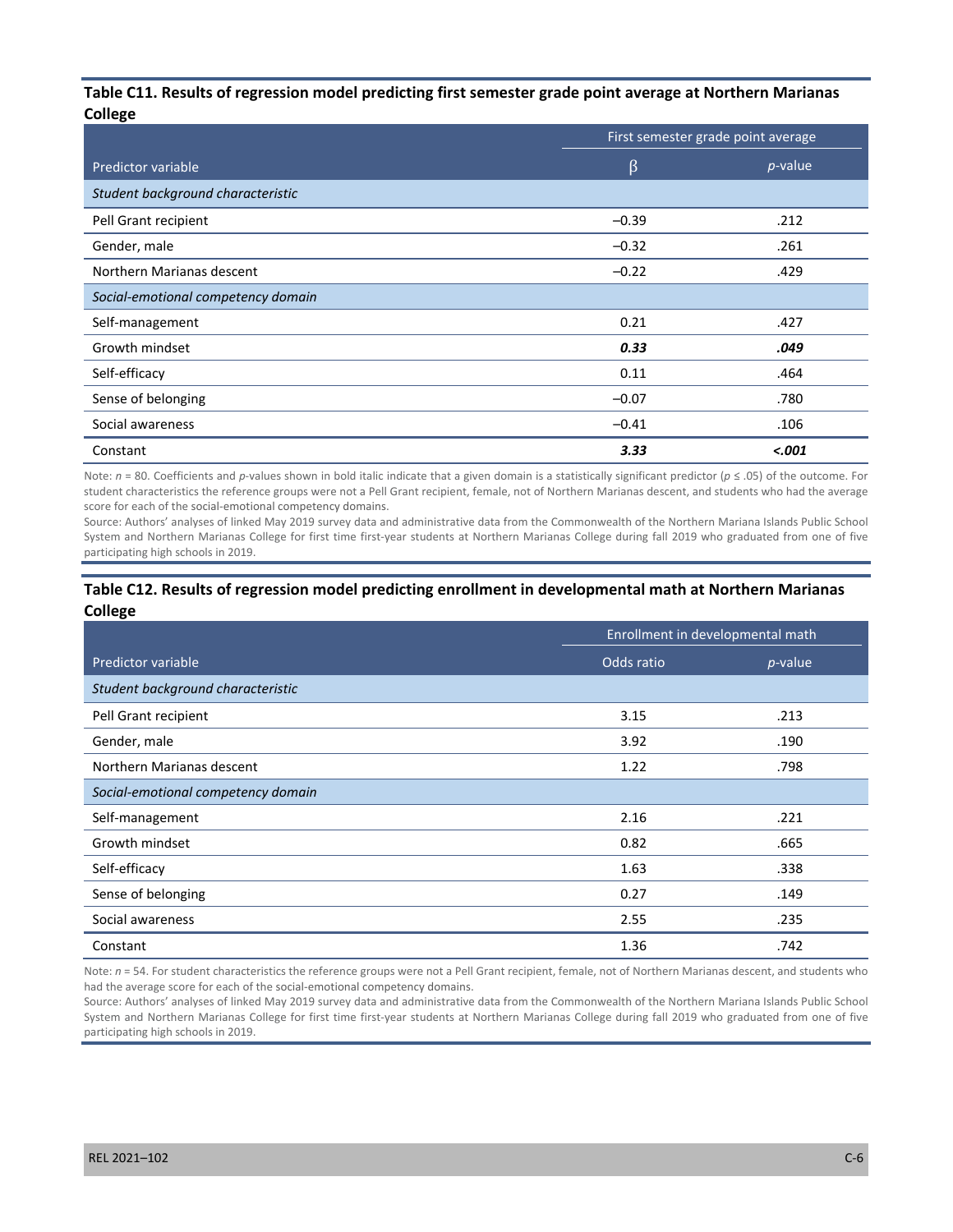#### **Table C13. Results of regression model predicting enrollment in developmental English at Northern Marianas College**

|                                    | Enrollment in developmental English |            |  |
|------------------------------------|-------------------------------------|------------|--|
| Predictor variable                 | Odds ratio                          | $p$ -value |  |
| Student background characteristic  |                                     |            |  |
| Pell Grant recipient               | 1.42                                | .648       |  |
| Gender, male                       | 0.50                                | .315       |  |
| Northern Marianas descent          | 0.30                                | .065       |  |
| Social-emotional competency domain |                                     |            |  |
| Self-management                    | 0.49                                | .275       |  |
| Growth mindset                     | 1.00                                | .996       |  |
| Self-efficacy                      | 0.87                                | .700       |  |
| Sense of belonging                 | 1.53                                | .468       |  |
| Social awareness                   | 1.46                                | .513       |  |
| Constant                           | 1.16                                | .851       |  |

Note:  $n = 54$ . For student characteristics the reference groups were not a Pell Grant recipient, female, not of Northern Marianas descent, and students who had the average score for each of the social-emotional competency domains.

Source: Authors' analyses of linked May 2019 survey data and administrative data from the Commonwealth of the Northern Mariana Islands Public School System and Northern Marianas College for first time first-year students at Northern Marianas College during fall 2019 who graduated from one of five participating high schools in 2019.

### **Table C14. Results of regression model predicting completed all attempted credits during first semester at Northern Marianas College**

|                                    | Completed all attempted credits |            |  |
|------------------------------------|---------------------------------|------------|--|
| Predictor variable                 | Odds ratio                      | $p$ -value |  |
| Student background characteristic  |                                 |            |  |
| Pell Grant recipient               | 0.81                            | .760       |  |
| Gender, male                       | 0.55                            | .324       |  |
| Northern Marianas descent          | 1.09                            | .887       |  |
| Social-emotional competency domain |                                 |            |  |
| Self-management                    | 0.77                            | .637       |  |
| Growth mindset                     | 1.13                            | .723       |  |
| Self-efficacy                      | 1.24                            | .535       |  |
| Sense of belonging                 | 0.94                            | .912       |  |
| Social awareness                   | 0.31                            | .057       |  |
| Constant                           | 5.55                            | .012       |  |

Note: *n* = 82. Odds ratios and *p*-values shown in bold italic indicate that a given domain is a statistically significant predictor (*p* ≤ .05) of the outcome. For student characteristics the reference groups were not a Pell Grant recipient, female, not of Northern Marianas descent, and students who had the average score for each of the social-emotional competency domains.

Source: Authors' analyses of May 2019 survey data and administrative data from the Commonwealth of the Northern Mariana Islands Public School System and Northern Marianas College for first time first-year students at Northern Marianas College during fall 2019 who graduated from one of five participating high schools in 2019.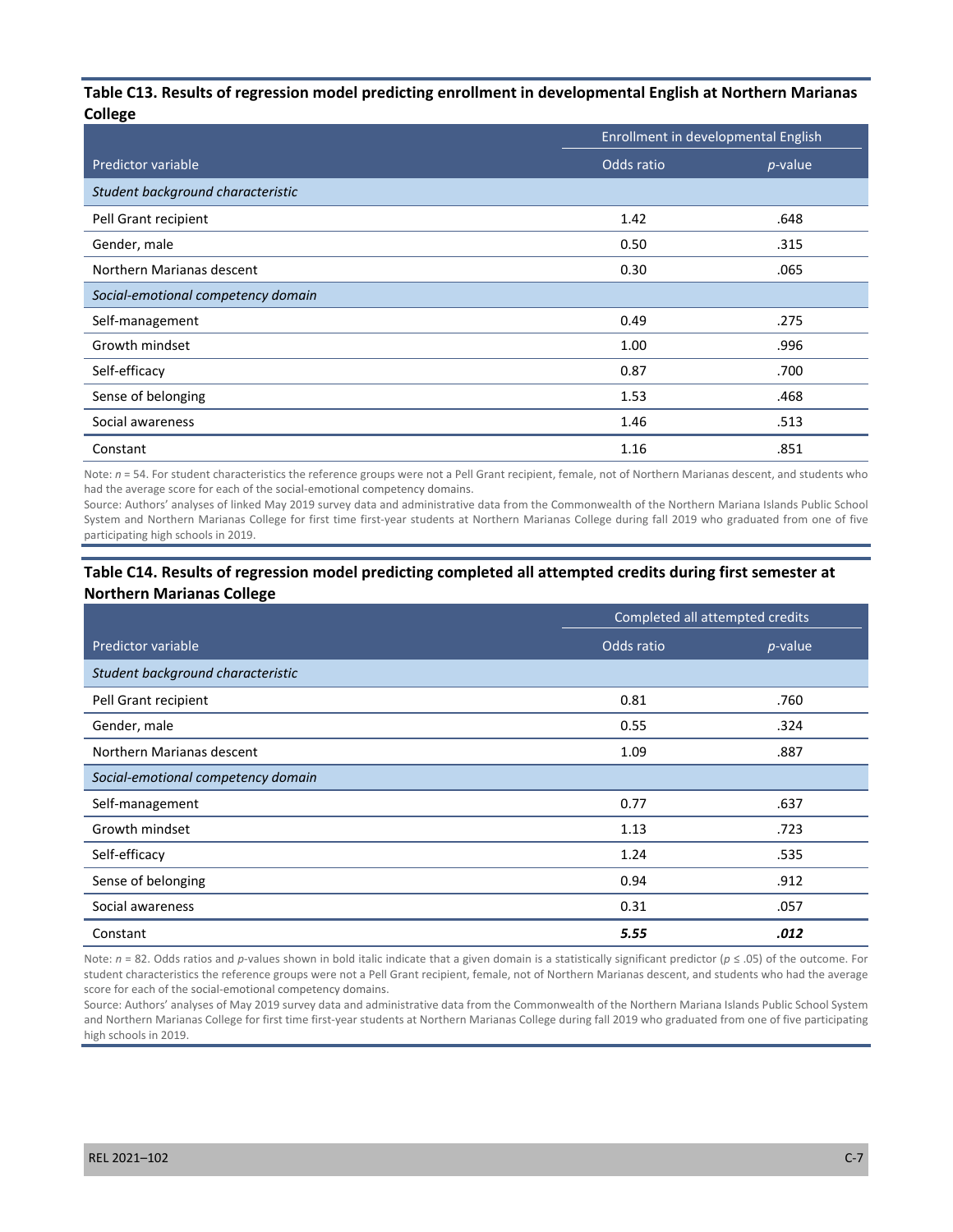#### **Table C15. Results of regression model predicting persistence into a second semester at Northern Marianas College**

|                                    | Persistence into a second semester |            |  |
|------------------------------------|------------------------------------|------------|--|
| Predictor variable                 | Odds ratio                         | $p$ -value |  |
| Student background characteristic  |                                    |            |  |
| Pell Grant recipient               | 2.29                               | .237       |  |
| Gender, male                       | 0.98                               | .978       |  |
| Northern Marianas descent          | 0.58                               | .457       |  |
| Social-emotional competency domain |                                    |            |  |
| Self-management                    | 0.65                               | .617       |  |
| Growth mindset                     | 1.73                               | .234       |  |
| Self-efficacy                      | 0.69                               | .399       |  |
| Sense of belonging                 | 1.12                               | .857       |  |
| Social awareness                   | 0.99                               | .986       |  |
| Constant                           | 4.44                               | .032       |  |

Note: *n* = 80. Odds ratios and *p*-values shown in bold italic indicate that a given domain is a statistically significant predictor (p ≤ .05) of the outcome. For student characteristics the reference groups were not a Pell Grant recipient, female, not of Northern Marianas descent, and students who had the average score for each of the social-emotional competency domains.

Source: Authors' analyses of linked May 2019 survey data and administrative data from the Commonwealth of the Northern Mariana Islands Public School System and Northern Marianas College for first time first-year students at Northern Marianas College during fall 2019 who graduated from one of five participating high schools in 2019.

#### **Table C16. Predicted means for first semester college grade point average, by growth mindset response category**

| Social-emotional competency domain<br>and response category | First semester college<br>grade point average |
|-------------------------------------------------------------|-----------------------------------------------|
| <b>Growth mindset</b>                                       |                                               |
|                                                             | 1.82                                          |
| 2                                                           | 2.16                                          |
| 3                                                           | 2.49                                          |
|                                                             | 2.83                                          |
|                                                             | 3 16                                          |

Note: Survey items were rated on a 1–5 Likert scale, with higher scores reflecting greater social-emotional competency. Only growth mindset was a significant predictor of college outcomes at Northern Marianas College (see tables C11–C15). The predicted marginal means are calculated from the regression models (see appendix B for how the predicted means were calculated).

Source: Authors' analyses of linked May 2019 survey data and administrative data from the Commonwealth of the Northern Mariana Islands Public School System and Northern Marianas College for first time first-year students at Northern Marianas College during fall 2019 who graduated from one of five participating high schools in 2019.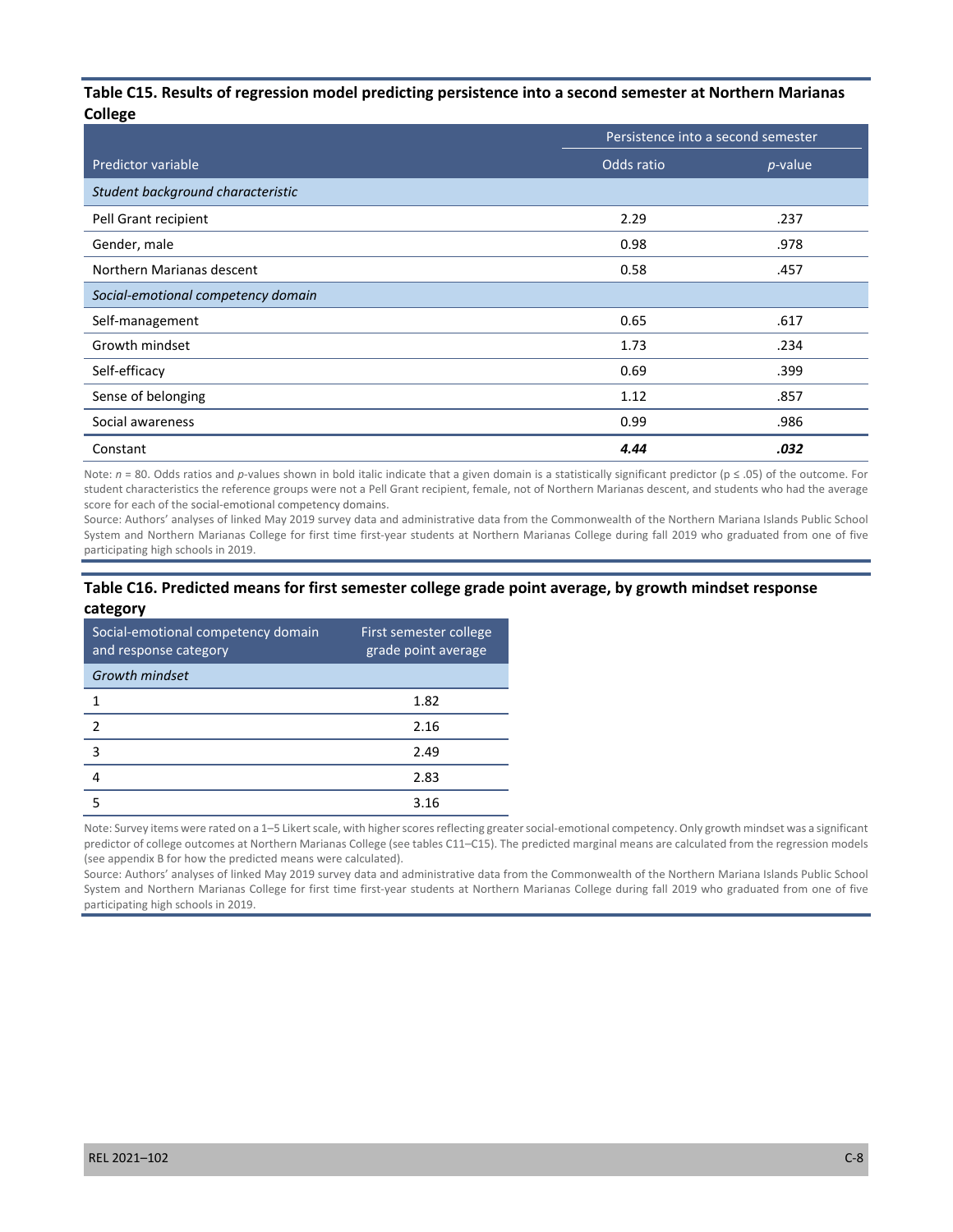## **Appendix D. Supplementary analyses**

 student populations were found and are noted. This appendix details results of the sensitivity analyses for research question 2 and of the nonresponse analyses for the study's two analytic samples. The sensitivity analyses compared the findings from the main analysis, which used the pooled results from five imputed datasets, with analyses run only on students with complete data to test the robustness of the study findings to the methods used to handle missing data. The findings from the sensitivity analyses for research question 2 were not significantly different from the findings from the main analyses, indicating that the findings were not sensitive to the imputation analysis method used in the main analyses. The nonresponse analyses compared the study's research samples with their corresponding student populations to identify differences in student characteristics. Several significant differences between the study samples and the

### *Detailed results of multiple imputation sensitivity analysis*

 This section presents the analyses that examined the extent to which findings related to research question 2 were reflective of the imputed data rather than true sample characteristics. The study team used independent sample *t*-tests to determine whether the regression coefficients of the results for analyses using only nonimputed data and of the results of analyses that included imputed data varied significantly. An approach outlined by Weaver and Wuensch (2013) was used:

$$
t(df) = \frac{|\beta_1 - \beta_2|}{s_{\beta_1 - \beta_2}}
$$

where *df* (degrees of freedom) is equal to the sum of both sample sizes minus 4,  $\beta_1 - \beta_2$  refers to the difference between the regression coefficients, and  $s_{\beta_1-\beta_2}$  refers to the pooled variance of the regression coefficients. The study team obtained the corresponding *p*-values using a two-tailed *t*-distribution. The findings did not reveal any significant differences between the imputed and the nonimputed datasets (tables D1–D4).

| Table D1. Results of sensitivity analysis for linear regression model predicting high school grade point average |            |                                                                     |            |            |         |            |  |
|------------------------------------------------------------------------------------------------------------------|------------|---------------------------------------------------------------------|------------|------------|---------|------------|--|
|                                                                                                                  |            | Sensitivity analyses<br>Main analyses<br>$(n = 433)$<br>$(n = 424)$ |            | Comparison |         |            |  |
|                                                                                                                  |            | Standard                                                            |            | Standard   |         |            |  |
| Predictor variable                                                                                               | β          | error                                                               | $\beta$    | error      | t(853)  | $p$ -value |  |
| Student background characteristic                                                                                |            |                                                                     |            |            |         |            |  |
| Grade, 12                                                                                                        | 0.24       | 0.78                                                                | 0.35       | 0.76       | $-0.10$ | .92        |  |
| Gender, male                                                                                                     | $-4.52***$ | 0.77                                                                | $-4.47***$ | 0.75       | $-0.05$ | .96        |  |
| Ethnicity, Asian                                                                                                 | $5.23***$  | 0.80                                                                | $5.02***$  | 0.78       | 0.19    | .85        |  |
| Ethnicity, other                                                                                                 | $5.22*$    | 2.11                                                                | $5.49**$   | 2.07       | $-0.09$ | .93        |  |
| High school, Marianas High School                                                                                | $-5.49***$ | 1.52                                                                | $-4.72***$ | 1.30       | $-0.38$ | .70        |  |
| Social-emotional competency domain                                                                               |            |                                                                     |            |            |         |            |  |
| Self-management                                                                                                  | 1.48       | 0.84                                                                | 1.46       | 0.83       | 0.02    | .99        |  |
| Growth mindset                                                                                                   | $1.59***$  | 0.50                                                                | $1.57***$  | 0.48       | 0.03    | .98        |  |
| Self-efficacy                                                                                                    | $3.77***$  | 0.48                                                                | $3.66***$  | 0.48       | 0.16    | .87        |  |
| Sense of belonging                                                                                               | 0.35       | 0.72                                                                | 0.29       | 0.73       | 0.06    | .95        |  |
| Social awareness                                                                                                 | $-2.22**$  | 0.79                                                                | $-1.98*$   | 0.77       | $-0.22$ | .83        |  |

\* *p* ≤ .05, \*\* *p* ≤ .01, \*\*\* *p* ≤ .001.

Note: The main analyses used imputed data and the sensitivity analyses did not. For student characteristics the reference groups were grade 11 students at high schools other than Marianas High School, female, Pacific Islander/Native Hawaiian, and students who had the average score for each of the socialemotional competency domains.

Source: Authors' analysis of linked May 2019 survey data and administrative data from the Commonwealth of the Northern Mariana Islands Public School System for grade 11 and 12 students in one of the five participating high schools in 2018/19.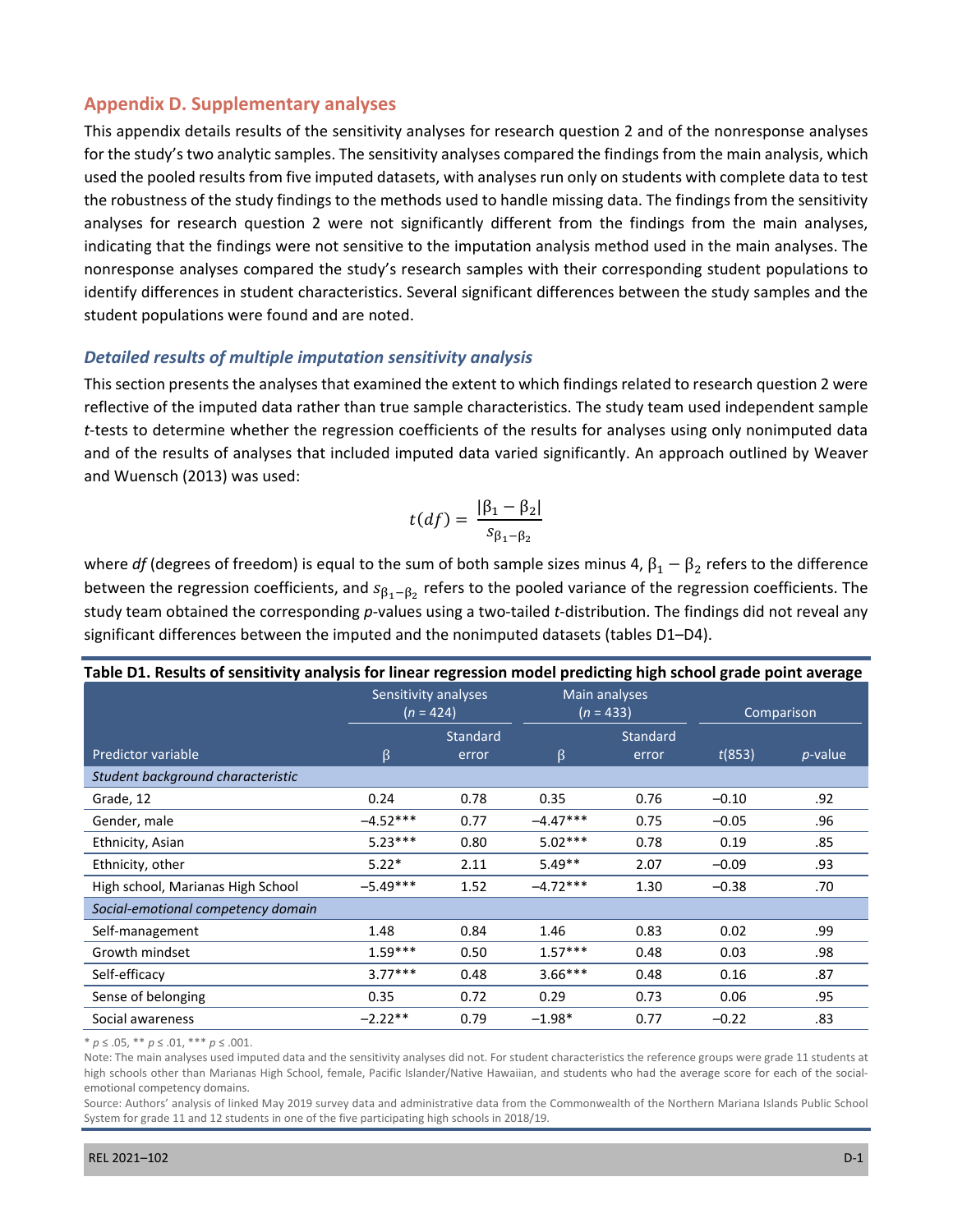#### **Table D2. Results of sensitivity analysis for linear regression model predicting grade 10 ACT Aspire math scale score**

|                                    | Sensitivity analyses<br>$(n = 366)$ |                 | Main analyses<br>$(n = 380)$ |                 | Comparison |            |
|------------------------------------|-------------------------------------|-----------------|------------------------------|-----------------|------------|------------|
|                                    |                                     | <b>Standard</b> |                              | <b>Standard</b> |            |            |
| Predictor variable                 | β                                   | error           | $\beta$                      | error           | t(801)     | $p$ -value |
| Student background characteristic  |                                     |                 |                              |                 |            |            |
| Grade, 12                          | 1.22                                | 0.63            | $1.36*$                      | 0.62            | $-0.16$    | .87        |
| Gender, male                       | $-1.35*$                            | 0.62            | $-1.47*$                     | 0.62            | 0.14       | .89        |
| Ethnicity, Asian                   | $1.81**$                            | 0.64            | $1.79**$                     | 0.64            | 0.02       | .98        |
| Ethnicity, other                   | $3.06**$                            | 1.85            | 3.31                         | 1.83            | $-0.10$    | .92        |
| High school, Marianas High School  | $-1.43$                             | 1.16            | $-1.03$                      | 1.01            | $-0.26$    | .79        |
| Social-emotional competency domain |                                     |                 |                              |                 |            |            |
| Self-management                    | $-0.11$                             | 0.67            | $-0.17$                      | 0.67            | 0.06       | .95        |
| Growth mindset                     | $1.17**$                            | 0.39            | $1.22**$                     | 0.39            | $-0.09$    | .93        |
| Self-efficacy                      | $2.27***$                           | 0.39            | $2.27***$                    | 0.40            | 0.00       | > 0.99     |
| Sense of belonging                 | $-0.67$                             | 0.59            | $-0.63$                      | 0.60            | $-0.05$    | .96        |
| Social awareness                   | $-0.67$                             | 0.62            | $-0.63$                      | 0.61            | $-0.05$    | .96        |

\* *p* ≤ .05, \*\* *p* ≤ .01, \*\*\* *p* ≤ .001.

Note: The main analyses used imputed data and the sensitivity analyses did not. For student characteristics the reference groups were grade 11 students at high schools other than Marianas High School, female, Pacific Islander/Native Hawaiian, and students who had the average score for each of the socialemotional competency domains.

Source: Authors' analysis of linked May 2019 survey data and administrative data from the Commonwealth of the Northern Mariana Islands Public School System for grade 11 and 12 students in one of the five participating high schools in 2018/19.

#### **Table D3. Results of sensitivity analysis for linear regression model predicting grade 10 ACT Aspire reading scale score**

|                                    | Sensitivity analyses<br>$(n = 369)$ |          | Main analyses<br>$(n = 383)$ |          | Comparison |            |
|------------------------------------|-------------------------------------|----------|------------------------------|----------|------------|------------|
|                                    |                                     | Standard |                              | Standard |            |            |
| Predictor variable                 | β                                   | error    | β                            | error    | t(804)     | $p$ -value |
| Student background characteristic  |                                     |          |                              |          |            |            |
| Grade, 12                          | 1.22                                | 0.66     | 1.13                         | 0.65     | 0.10       | .92        |
| Gender, male                       | $-3.05***$                          | 0.65     | $-3.04***$                   | 0.64     | $-0.01$    | .99        |
| Ethnicity, Asian                   | $1.74***$                           | 0.67     | $1.44*$                      | 0.66     | 0.32       | .75        |
| Ethnicity, other                   | 2.42                                | 1.78     | 2.34                         | 1.76     | 0.03       | .97        |
| High school, Marianas High School  | $-1.25$                             | 1.20     | $-1.28$                      | 1.05     | 0.02       | .99        |
| Social-emotional competency domain |                                     |          |                              |          |            |            |
| Self-management                    | 0.75                                | 0.70     | 0.67                         | 0.70     | 0.08       | .94        |
| Growth mindset                     | $1.52***$                           | 0.41     | $1.61***$                    | 0.41     | $-0.16$    | .88        |
| Self-efficacy                      | $1.82***$                           | 0.41     | $1.75***$                    | 0.41     | 0.12       | .90        |
| Sense of belonging                 | $-0.43$                             | 0.62     | $-0.44$                      | 0.63     | 0.01       | .99        |
| Social awareness                   | $-1.10$                             | 0.66     | $-1.14$                      | 0.64     | 0.04       | .97        |

\* *p* ≤ .05, \*\* *p* ≤ .01, \*\*\* *p* ≤ .001.

Note: The main analyses used imputed data and the sensitivity analyses did not. For student characteristics the reference groups were grade 11 students at high schools other than Marianas High School, female, Pacific Islander/Native Hawaiian, and students who had the average score for each of the socialemotional competency domains.

Source: Authors' analysis of linked May 2019 survey data and administrative data from the Commonwealth of the Northern Mariana Islands Public School System for grade 11 and 12 students in one of the five participating high schools in 2018/19.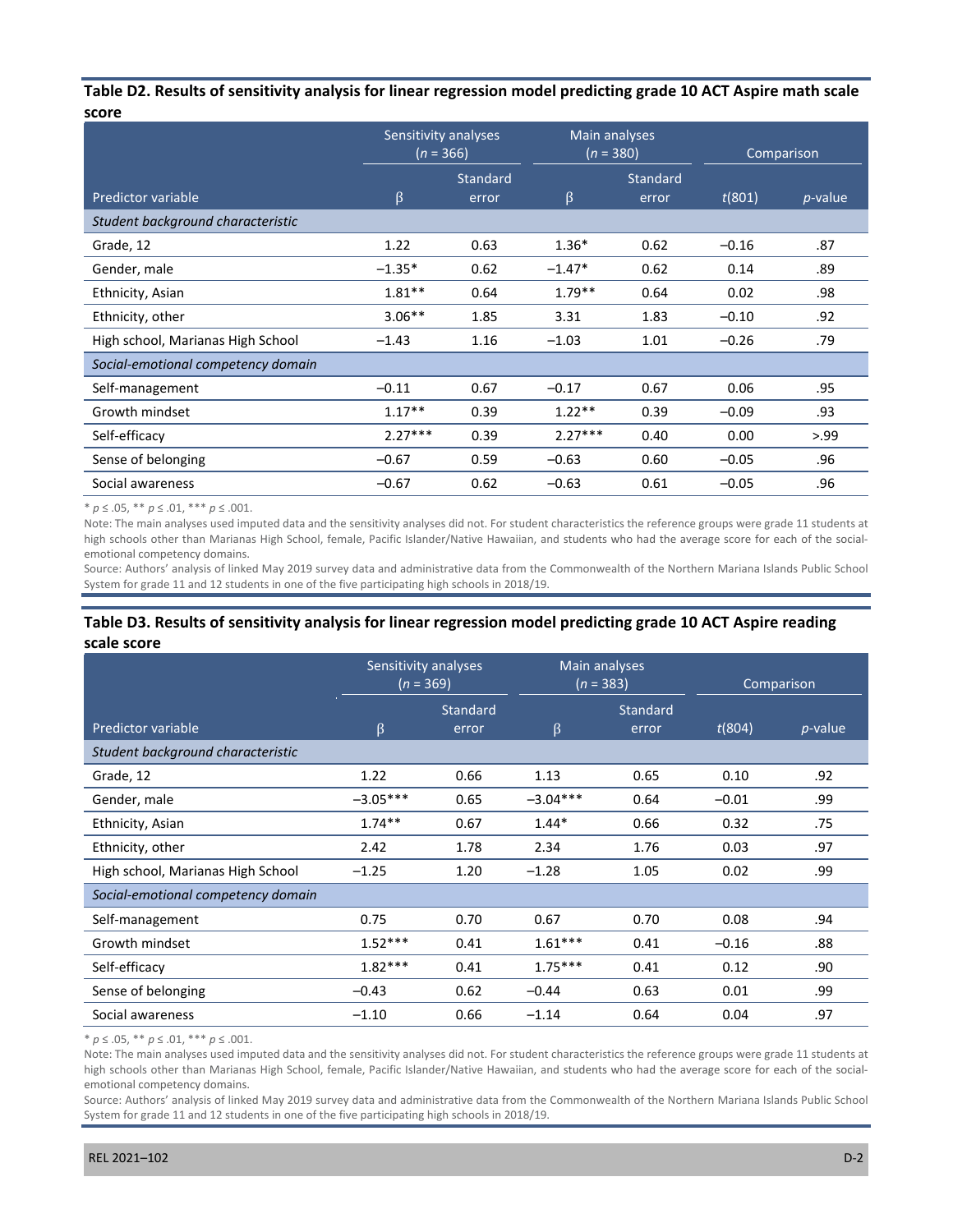| Table D4. Results of sensitivity analysis for negative binomial regression model predicting the number of days |
|----------------------------------------------------------------------------------------------------------------|
| absent from at least one high school course                                                                    |

|                                    | Sensitivity analyses<br>$(n=424)$ |                   | Main analyses<br>$(n = 439)$ |                   | Comparison |            |
|------------------------------------|-----------------------------------|-------------------|------------------------------|-------------------|------------|------------|
| High school variable               | β                                 | Standard<br>error | $\beta$                      | Standard<br>error | t(859)     | $p$ -value |
| Student background characteristic  |                                   |                   |                              |                   |            |            |
| Grade 12                           | $-0.29**$                         | 0.09              | $-0.29**$                    | 0.10              | 0.00       | > .99      |
| Gender male                        | 0.15                              | 0.09              | 0.10                         | 0.09              | 0.38       | .71        |
| <b>Ethnicity Asian</b>             | $-0.24*$                          | 0.10              | $-0.19$                      | 0.10              | $-0.36$    | .72        |
| <b>Ethnicity Other</b>             | $-0.26$                           | 0.25              | $-0.17$                      | 0.26              | $-0.25$    | .80        |
| High school: Marianas High School  | $-0.34*$                          | 0.17              | $-0.24$                      | 0.16              | $-0.43$    | .67        |
| Social-emotional competency domain |                                   |                   |                              |                   |            |            |
| Self-management                    | $-0.17$                           | 0.10              | $-0.17$                      | 0.10              | 0.00       | > .99      |
| Growth mindset                     | $-0.02$                           | 0.06              | $-0.02$                      | 0.06              | 0.00       | > .99      |
| Self-efficacy                      | $-0.24***$                        | 0.06              | $-0.24***$                   | 0.06              | 0.00       | > .99      |
| Sense of belonging                 | 0.05                              | 0.09              | 0.07                         | 0.09              | $-0.16$    | .88        |
| Social awareness                   | 0.10                              | 0.10              | 0.12                         | 0.10              | $-0.15$    | .88        |

\* *p* ≤ .05, \*\* *p* ≤ .01, \*\*\* *p* ≤ .001.

Note: The main analyses used imputed data and the sensitivity analyses did not. For student characteristics the reference groups were grade 11 students at high schools other than Marianas High School, female, Pacific Islander/Native Hawaiian, and students who had the average score for each of the socialemotional competency domains.

Source: Authors' analysis of linked May 2019 survey data and administrative data from the Commonwealth of the Northern Mariana Islands Public School System for grade 11 and 12 students in one of the five participating high schools in 2018/19.

## *Detailed results for nonresponse analyses*

This section provides the detailed results for the nonresponse analyses. Three analyses were conducted. The first analysis (table D5) compared the study's first analytic sample of 439 Commonwealth of the Mariana Islands (CNMI) public school grade 11 and 12 students who completed the social-emotional learning survey and provided a valid student identification number with all 1,371 grade 11 and 12 students enrolled in CNMI public schools during the 2018/19 school year. The results of this analysis indicate that the first analytic sample had a statistically significantly higher high school grade point average and number of days absent from at least one course than the student population. The sample also had fewer grade 12 and Pacific Islander/Native Hawaiian students than the student population and more grade 11 and Asian students. Finally, the sample had higher percentages of students who attended Marianas High School and lower percentages of students from Rita H. Inos High School, Kagman High School, and Saipan Southern High School than the student population.

The second analysis (table D6) compared the average social-emotional competencies of the 439 students in the first analytic sample with the average social-emotional competencies of all 890 survey respondents. The students in the sample had significantly higher self-management scores.

The third analysis (table D7) compared the college student outcomes and college student characteristics of the second analytic sample of 82 students and the population of 1,252 first-time students enrolled in Northern Marianas College in fall 2019.<sup>10</sup> The students in the second analytic sample had higher rates of enrollment in developmental math and developmental English than the population of first-time students.

<sup>&</sup>lt;sup>10</sup> The population of Northern Marianas College includes graduates of private high schools who were excluded from the study's sample.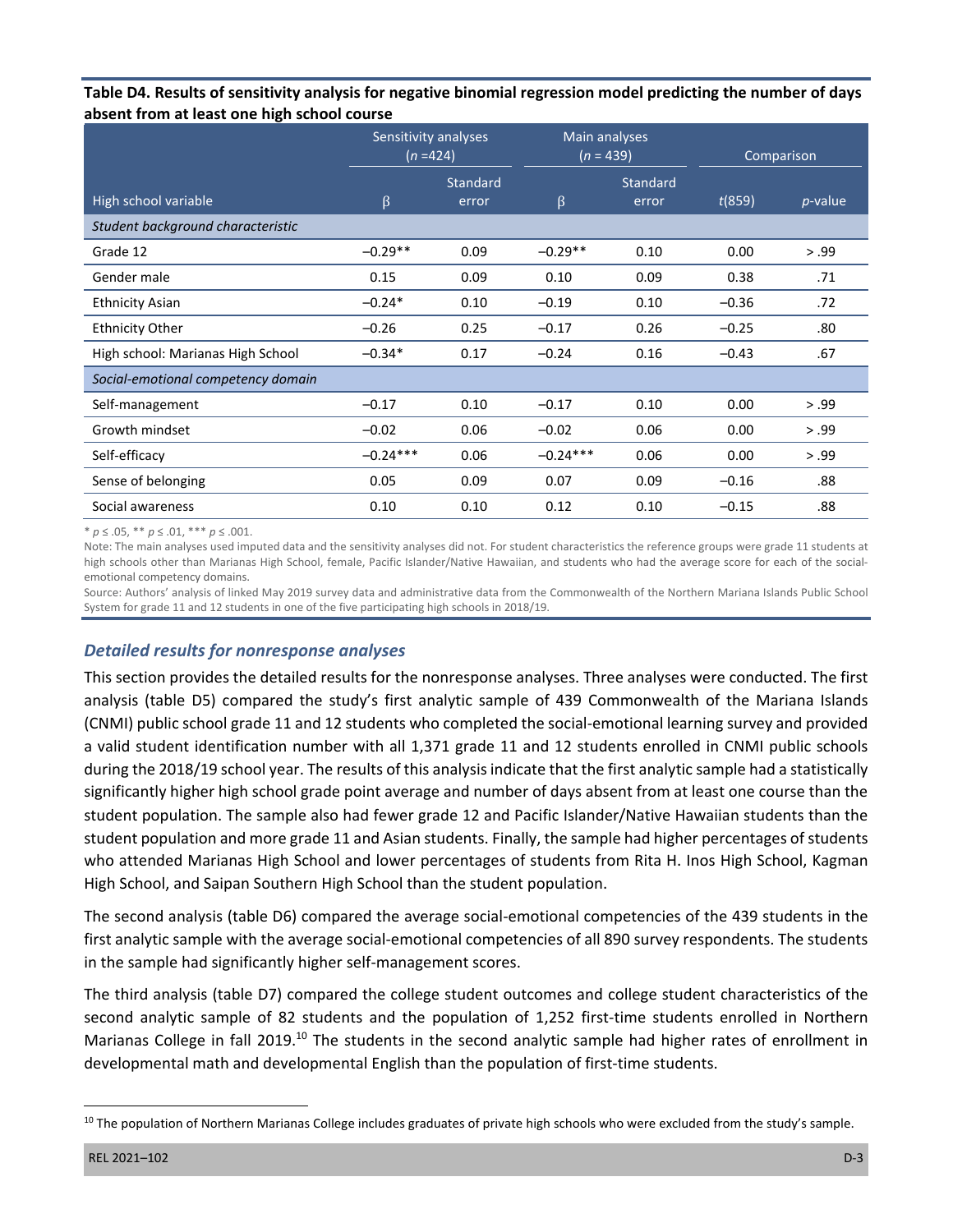**Table D5. Results of nonresponse analysis comparing the means and percentages of the first analytic sample of grade 11 and 12 students with all grade 11 and 12 students in Commonwealth of the Mariana Islands public schools** 

| High school variable                           | Study sample<br>$\sqrt{n}$ = 439) | <b>Student population</b><br>$(n = 1,371)$ |
|------------------------------------------------|-----------------------------------|--------------------------------------------|
| High school outcome                            | Mean                              | Mean                                       |
| Grade point average                            | 83.24***                          | 82.00                                      |
| Grade 10 ACT Aspire math scale score           | 418.91                            | 419.42                                     |
| Grade 10 ACT Aspire reading scale score        | 418.26                            | 418.13                                     |
| Number of days absent from at least one course | $17.19***$                        | 21.21                                      |
| Student background characteristic              | Percent                           | Percent                                    |
| Grade, 12                                      | $0.45*$                           | 0.52                                       |
| Gender, female                                 | 0.46                              | 0.48                                       |
| Ethnicity, Asian                               | $0.55***$                         | 0.43                                       |
| Ethnicity, other                               | 0.04                              | 0.03                                       |
| Ethnicity, Pacific Islander                    | $0.41***$                         | 0.55                                       |
| Marianas High School                           | $0.88***$                         | 0.48                                       |
| Saipan Southern High School                    | $0.04***$                         | 0.19                                       |
| Tinian High School                             | 0.06                              | 0.06                                       |
| Da'ok Academy                                  | 0.01                              | 0.01                                       |
| Rita H. Inos High School                       | $0.00***$                         | 0.05                                       |
| Kagman High School                             | $0.004***$                        | 0.20                                       |

\* *p* ≤ .05, \*\* *p* ≤ .01, \*\*\* *p* ≤ .001.

Note: For the high school outcomes the differences between the study sample and the population were calculated using *t*-tests; for high school student characteristics the differences were calculated using chi-square tests.

Source: Authors' analysis of linked May 2019 survey data and administrative data from the Commonwealth of the Northern Mariana Islands Public School System for grade 11 and 12 students in one of five participating high schools in 2018/19.

## **Table D6. Results of nonresponse analysis comparing the social-emotional competency score means of the first analytic sample of grade 11 and 12 students with all grade 11 and 12 survey respondents**

| High school variable        | Study sample<br>$(n = 439)$ | All respondents<br>$(n = 890)$ |
|-----------------------------|-----------------------------|--------------------------------|
| Social-emotional competency |                             |                                |
| Self-management             | $4.02*$                     | 3.94                           |
| Growth mindset              | 3.91                        | 3.81                           |
| Self-efficacy               | 3.16                        | 3.14                           |
| Sense of belonging          | 3.27                        | 3.27                           |
| Social awareness            | 3.74                        | 3.69                           |

\* *p* ≤ .05.

Note: Differences between the study sample and all respondents was calculated using *t*-tests.

Source: Authors' analysis of linked May 2019 survey data and administrative data from the Commonwealth of the Northern Mariana Islands Public School System for grade 11 and 12 students in one of the five participating high schools in 2018/19.